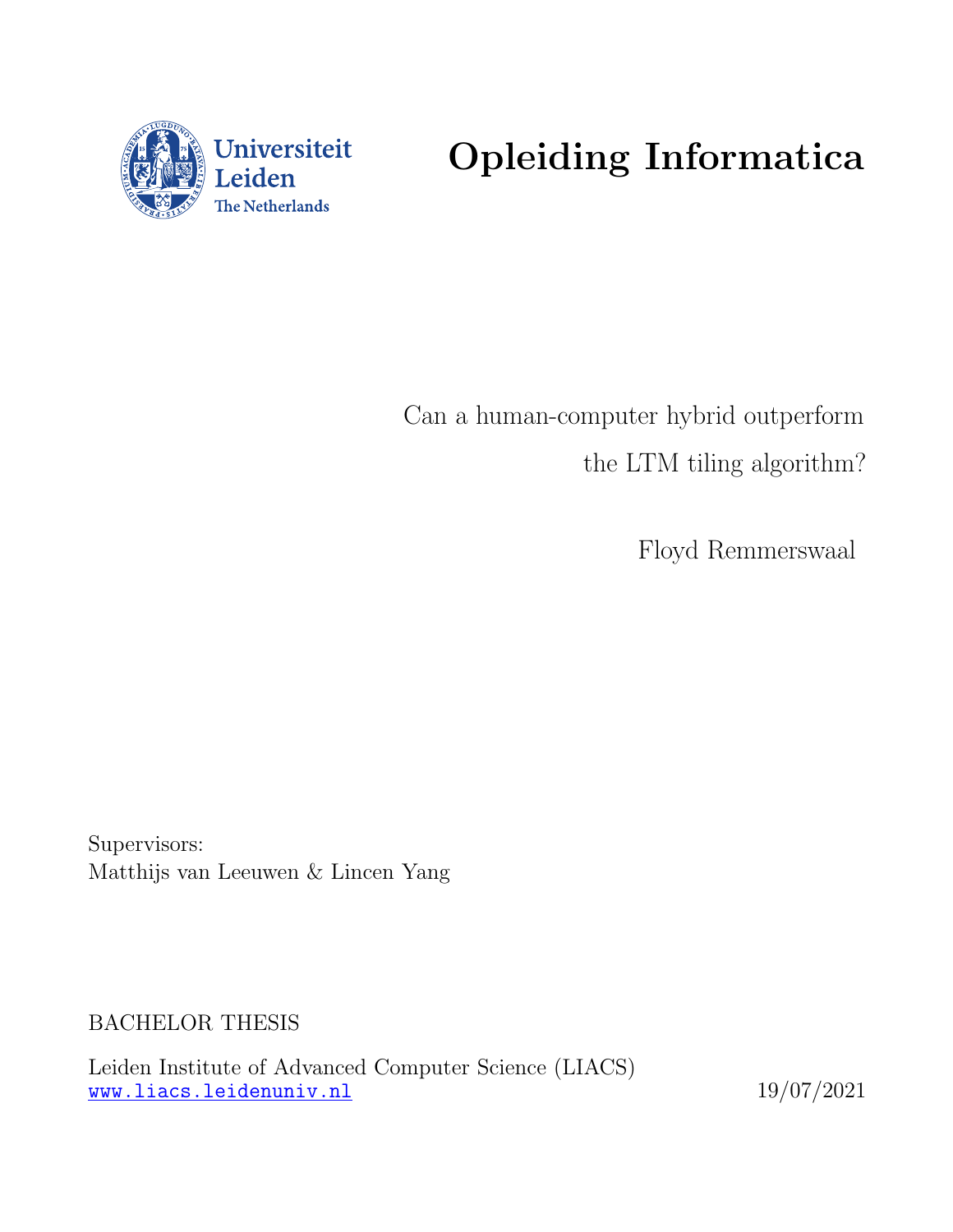#### Abstract

Data mining is becoming increasingly important in our world. In a wide range of fields, understanding the constantly growing amount of gathered data is essential. For mining binary data sets specifically, the concept of tiles was introduced as a potentially interesting type of patterns. A tile represents some knowledge about the data set it is a part of. Finding the minimum tiling of a data set, i.e., a tiling that covers the entire data set with the smallest number of tiles used, is a problem that has been proved to be  $\mathcal{NP}$ -hard. Nonetheless, efforts have been made to design algorithms that find good tilings. The Large Tile Mining (LTM) algorithm was introduced to mine large tiles in binary databases. LTM can be used to construct a tiling by iteratively mining the largest tile from a given database. The resulting tiling is often close to the minimum tiling, but improvements can still be made. Previous research has shown that human-computer interaction can improve data mining performance. We try to tackle the minimum tiling problem by letting humans cooperate with LTM to produce a better tiling than can be achieved by only using LTM. To this end, we have constructed a web application that allows users to construct a tiling, while getting suggestions from LTM. The experiment results show that a small percentage of people manage to produce a better tiling than the tiling produced by iteratively using LTM. We also discuss the drawbacks of this approach, mainly the problem of human attention span and the issue that this approach is unlikely to scale well.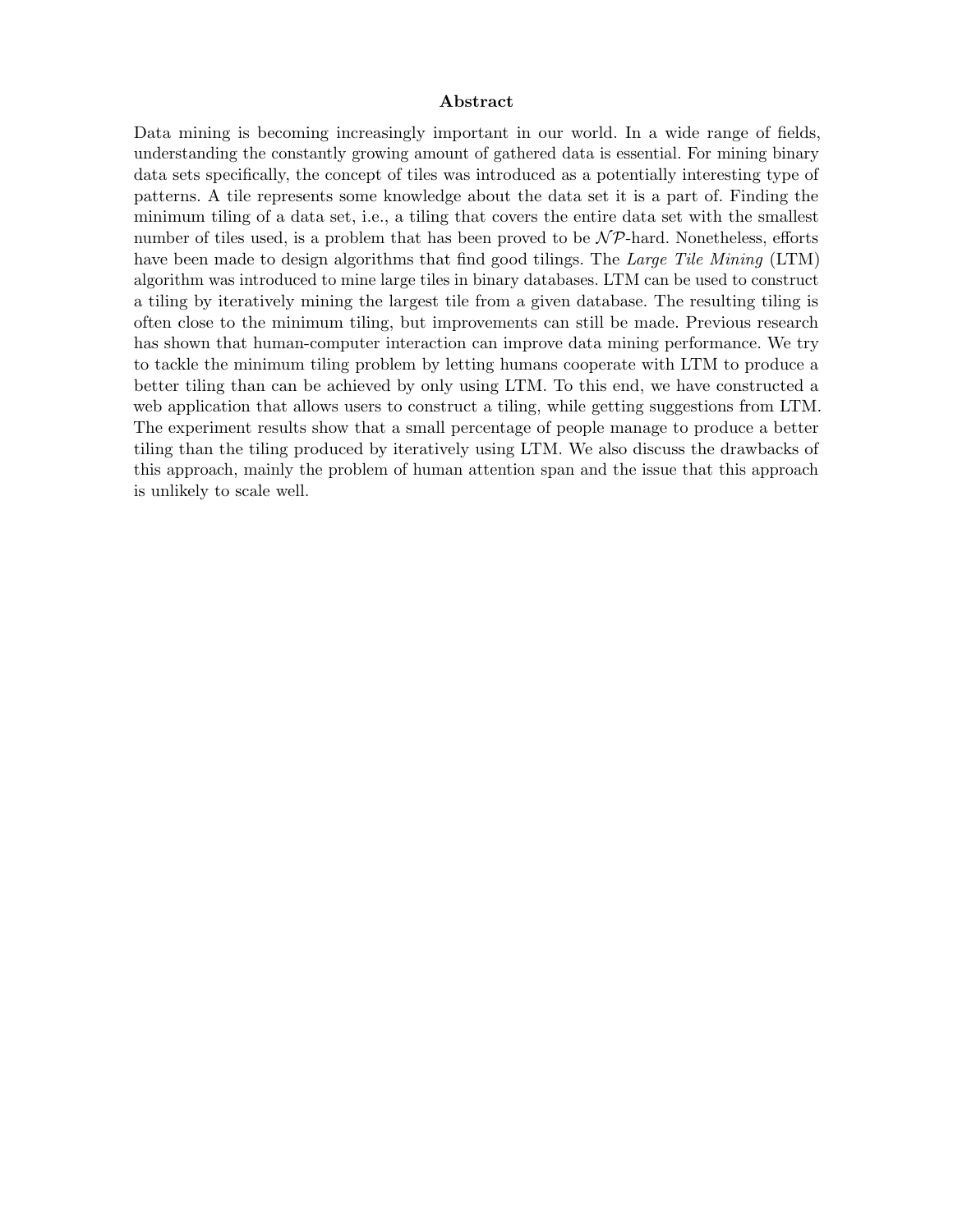# Contents

| 1                       | Introduction<br>1.1                                                                                                                                                                                                                                                                                                                                                         | 1<br>$\overline{2}$           |  |  |  |  |  |  |
|-------------------------|-----------------------------------------------------------------------------------------------------------------------------------------------------------------------------------------------------------------------------------------------------------------------------------------------------------------------------------------------------------------------------|-------------------------------|--|--|--|--|--|--|
| $\bf{2}$                | <b>Related Work</b>                                                                                                                                                                                                                                                                                                                                                         | $\overline{2}$                |  |  |  |  |  |  |
| $\bf{3}$                | <b>Definitions</b><br>4                                                                                                                                                                                                                                                                                                                                                     |                               |  |  |  |  |  |  |
| $\overline{\mathbf{4}}$ | Tiling<br>The minimum tiling problem $\dots \dots \dots \dots \dots \dots \dots \dots \dots \dots \dots \dots \dots$<br>4.1<br>4.2<br>4.3<br>Suboptimality of LTM respectively in the contract of the contract of the substantial substantial substantial substantial substantial substantial substantial substantial substantial substantial substantial substantial subst | 5<br>5<br>$\overline{5}$<br>6 |  |  |  |  |  |  |
| $\bf{5}$                | Requirements and design                                                                                                                                                                                                                                                                                                                                                     | 8                             |  |  |  |  |  |  |
| 6                       | Implementation<br>6.1<br>6.2<br>Gathered information enterprise in the set of the set of the set of the set of the set of the set of the set of the set of the set of the set of the set of the set of the set of the set of the set of the set of the set of                                                                                                               | 9<br>9<br>11                  |  |  |  |  |  |  |
| $\overline{\mathbf{7}}$ | <b>Experiments</b><br>7.1<br>7.2<br>7.3                                                                                                                                                                                                                                                                                                                                     | 13<br>13<br>14<br>18          |  |  |  |  |  |  |
| 8                       | <b>Conclusions and Further Research</b><br>8.1<br>8.2                                                                                                                                                                                                                                                                                                                       | 19<br>19<br>19                |  |  |  |  |  |  |
| $\boldsymbol{9}$        | <b>Acknowledgements</b>                                                                                                                                                                                                                                                                                                                                                     | 19                            |  |  |  |  |  |  |
|                         | <b>References</b><br>20                                                                                                                                                                                                                                                                                                                                                     |                               |  |  |  |  |  |  |
|                         | <b>Appendices</b>                                                                                                                                                                                                                                                                                                                                                           | 21                            |  |  |  |  |  |  |
|                         | A Web Application                                                                                                                                                                                                                                                                                                                                                           | 21                            |  |  |  |  |  |  |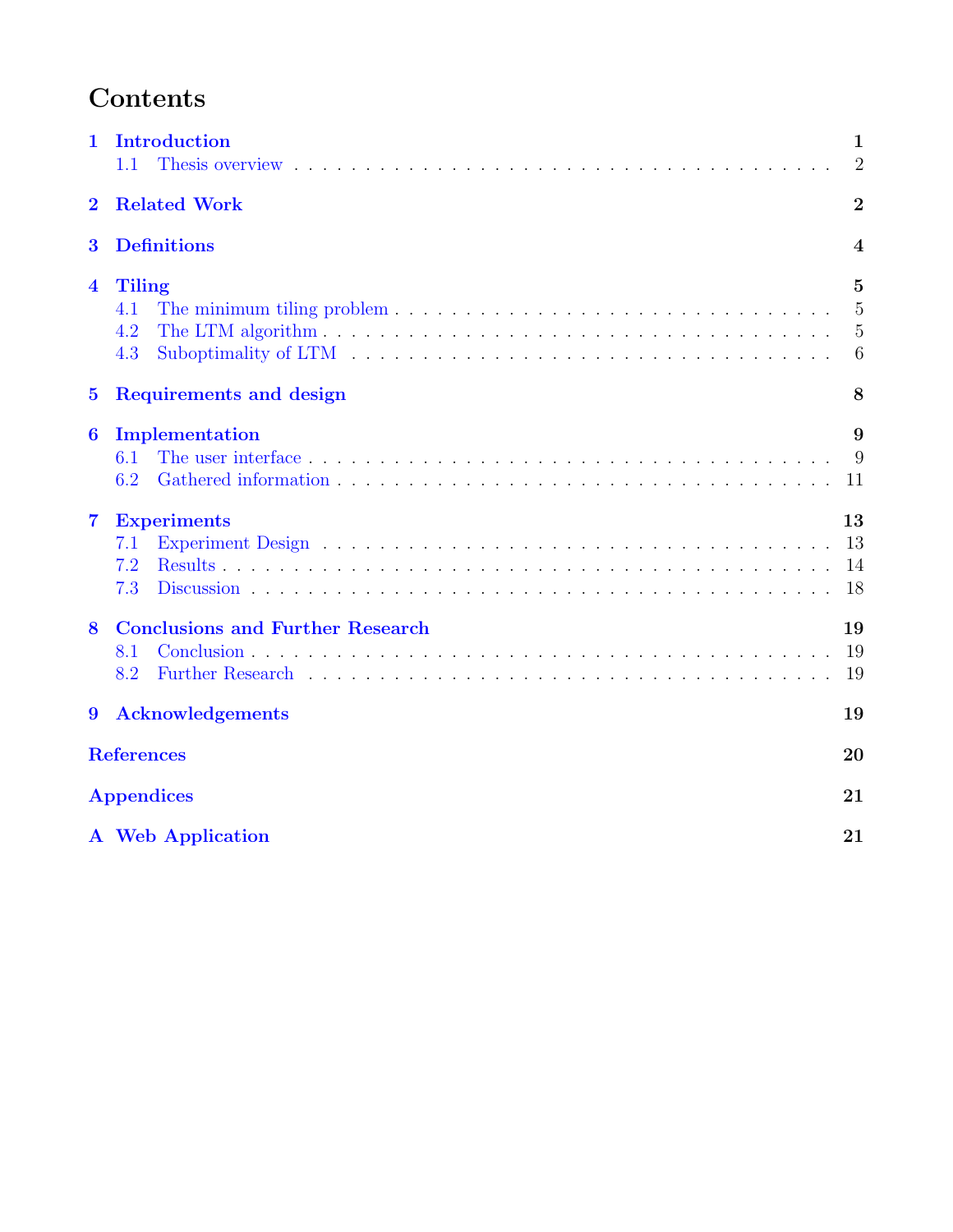## <span id="page-3-0"></span>1 Introduction

Gathering, analyzing and interpreting data is becoming increasingly important in our world. Our understanding of a wide variety of topics, including, for example, medical research, has been greatly improved in recent times, thanks in part to new data mining techniques and algorithms. Binary data sets are an interesting target for data mining purposes, as many types of data can be represented as a binary matrix. For example, graphs can be described as a binary adjacency matrix. To properly mine the ever increasing amount of data, having a good interestingness measure is paramount. For binary data sets, the concept of tiles has been introduced, with the area of a tile as an interestingness measure [\[GGM04\]](#page-22-1). A tile can be informally defined as a rectangle of '1' fields in a binary data set. A small number of tiles that cover a large part of a data set give a great insight into that data set itself.

In this thesis, we are interested in the *Minimum Tiling* problem, which asks for a tiling consisting of as few tiles as possible. Finding a minimum tiling for a data set is interesting, as that minimum tiling describes the entire data set and highlights relations within the data. However, determining a minimum tiling of a binary data set has been proved to be  $\mathcal{NP}$ -hard. Efforts have been made to tackle this problem nonetheless, resulting in an algorithm called *Large Tile Mining* (LTM) that finds large tiles in a data set. This algorithm can be used to construct a tiling by iteratively mining the tile that covers the largest number of cells that are not yet covered by another tile. This method results in a fairly good tiling, but improvements are still possible.

In other data science fields, previous research has shown that involving a human data miner in the mining process can improve the results of that process [\[Hol13\]](#page-22-2). In this thesis, we aim to use that knowledge to address the minimum tiling problem, by combining a human data miner with the LTM algorithm, to see if, together, they can produce a better tiling than the one constructed by repeatedly mining the largest remaining tile LTM can find. Repeatedly using LTM to find large tiles is a greedy strategy that might lead to suboptimal tilings. A human data miner can look ahead and decide to choose a smaller tile, which can result in a smaller tiling than the one produced by the greedy strategy. Furthermore, if a domain expert is involved, he or she may have prior knowledge that enables them to discard suboptimal suggestions by LTM.

To investigate if this human-computer hybrid approach performs better than LTM alone, a web application has been implemented that allows a user to construct a tiling for a data set, while receiving suggestions from LTM at every step of the process. We are the first to add a human data miner to the tiling process in this way. The experiment we have conducted using this web application shows that it is possible for humans to outperform LTM. Four of the 93 participants managed to create a tiling that consisted of one tile less than the one that LTM produces. Our results, which are discussed in more detail in Section [7,](#page-15-0) show that adding a human data miner can in fact improve the tiling process. There are, however, some caveats, as only a small number of participants actually managed to beat LTM. Furthermore, the average participant spent about 7 minutes on constructing the tiling, whereas LTM takes only a fraction of a second.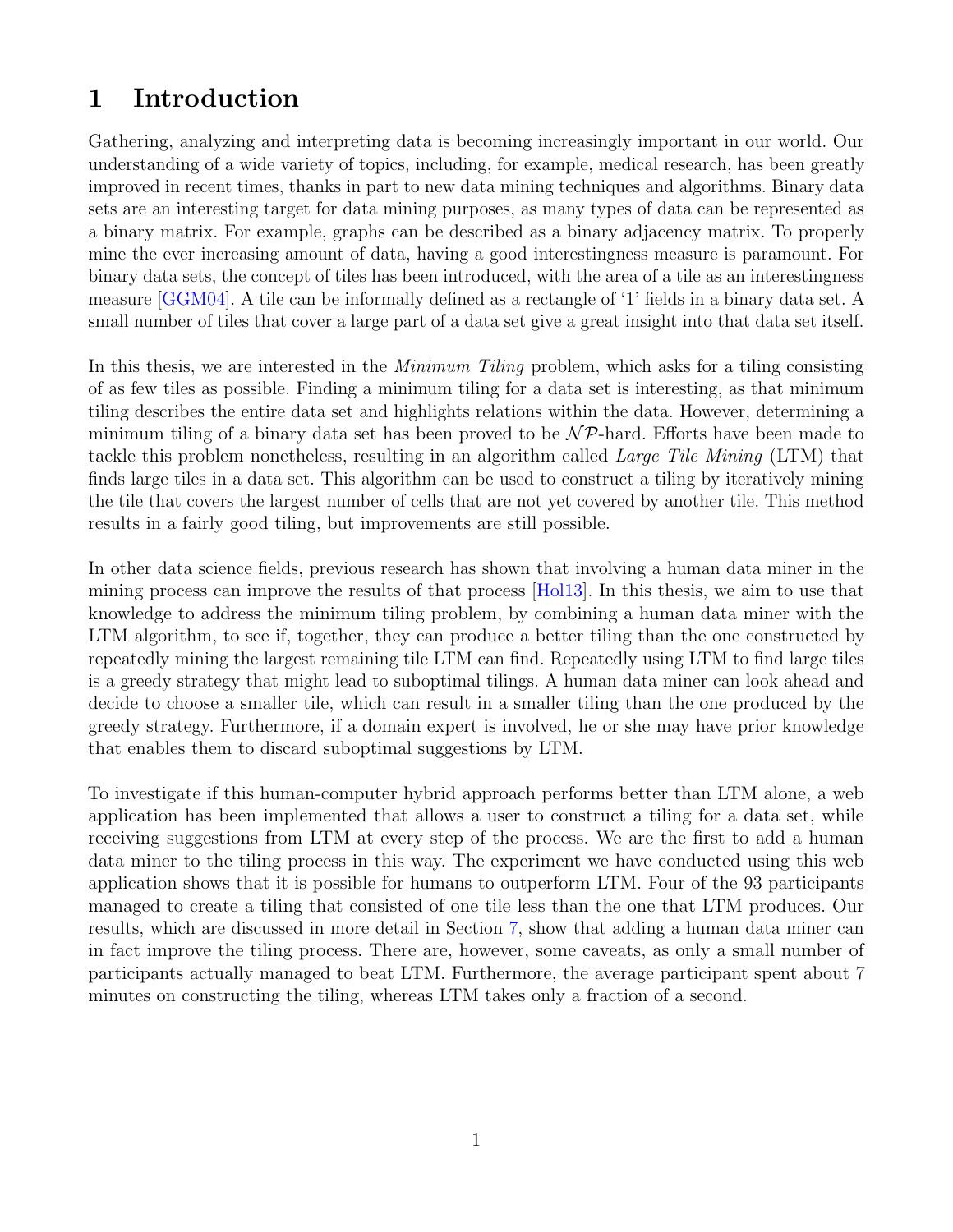#### <span id="page-4-0"></span>1.1 Thesis overview

This bachelor thesis is supervised by Dr. Matthijs van Leeuwen & Lincen Yang (MSc) of the Leiden Institute of Advanced Computer Science. This chapter contains the introduction and is followed by Section [2](#page-4-1) which discusses related works. These related works concern different tiling methods, general human computation work and data mining ideas. In Section [3,](#page-6-0) we introduce the definitions used throughout this thesis. Then, we explain the problem we are trying to solve, the LTM algorithm, and the pitfall of using this algorithm for this problem in Section [4.](#page-7-0) Section [5](#page-10-0) states the requirements that an application should satisfy before it can be used to research our research question. The application that was constructed to satisfy the previously stated requirements is shown and discussed in Section [6.](#page-11-0) In Section [7](#page-15-0) we present the results of our research and discuss them. Finally, we present the conclusion of this thesis and propose further research in Section [8.](#page-21-0)

## <span id="page-4-1"></span>2 Related Work

Floris Geerts, Bart Goethals, and Taneli Mielikäinen wrote the paper [\[GGM04\]](#page-22-1) that was the primary inspiration for this research. In [\[GGM04\]](#page-22-1), Geerts et al. prove that tiling is  $N\mathcal{P}$ -hard. In addition, they introduce the Large Tile Mining (LTM) algorithm. This algorithm uses a greedy branch-and-bound strategy to solve the problem of finding large tiles in 0/1 databases. This algorithm is used to solve the Minimum Tiling problem. They also implemented a few pruning techniques, which have not been used in this thesis. The most important parts of the paper for this thesis are discussed in more detail in Section [4.2.](#page-7-2) In this thesis, we try to solve the minimum tiling problem with fewer tiles than can be achieved by iteratively using LTM, by adding a human data miner to the process. Combining human computation and tiling algorithms has not been researched before. Research on other data mining techniques indicates that a human-computer combination can result in better performance than algorithms can on their own [\[Hol13\]](#page-22-2). Some other approaches to tiling have been undertaken, which we will discuss in this section.

One of these approaches to tiling is in making a distinction between geometric and combinatorial tiles [\[GMS04\]](#page-22-3). As implied by their names, combinatorial tiles are in a way combinations of geometric tiles. A tile is called geometric when its rows and columns are contiguous. If this is not the case, and the tile rows and columns denoting the tile are arbitrary subsets of the rows and columns of the data set, then these tiles are called combinatorial. Another significant difference in their approach is that their tiles are hierarchical and probabilistic. In their model, basic tiles (also called noisy tiles) include the probability of finding a '1' inside the cells of the tile. This notion is extended by a hierarchy of such basic tiles, where each hierarchical tile consists of a basic tile and a set of exception tiles. Exception tiles are sub-tiles of that basic tile with a different probability of finding a '1' in their cells.

These ideas are built upon by Tatti et al. [\[TV12\]](#page-22-4) using Tile Trees. Tile Trees are hierarchical tiles with a *list* of tiles as children instead of a set. This difference is introduced because the order of the tiles matters in this case. Moreover, the root tile always completely covers the data set. An algorithm called Stijl is introduced that finds, using a greedy approximation, good tile trees. The tile trees that are generated by this algorithm are claimed to be easy to interpret and analyze by hand.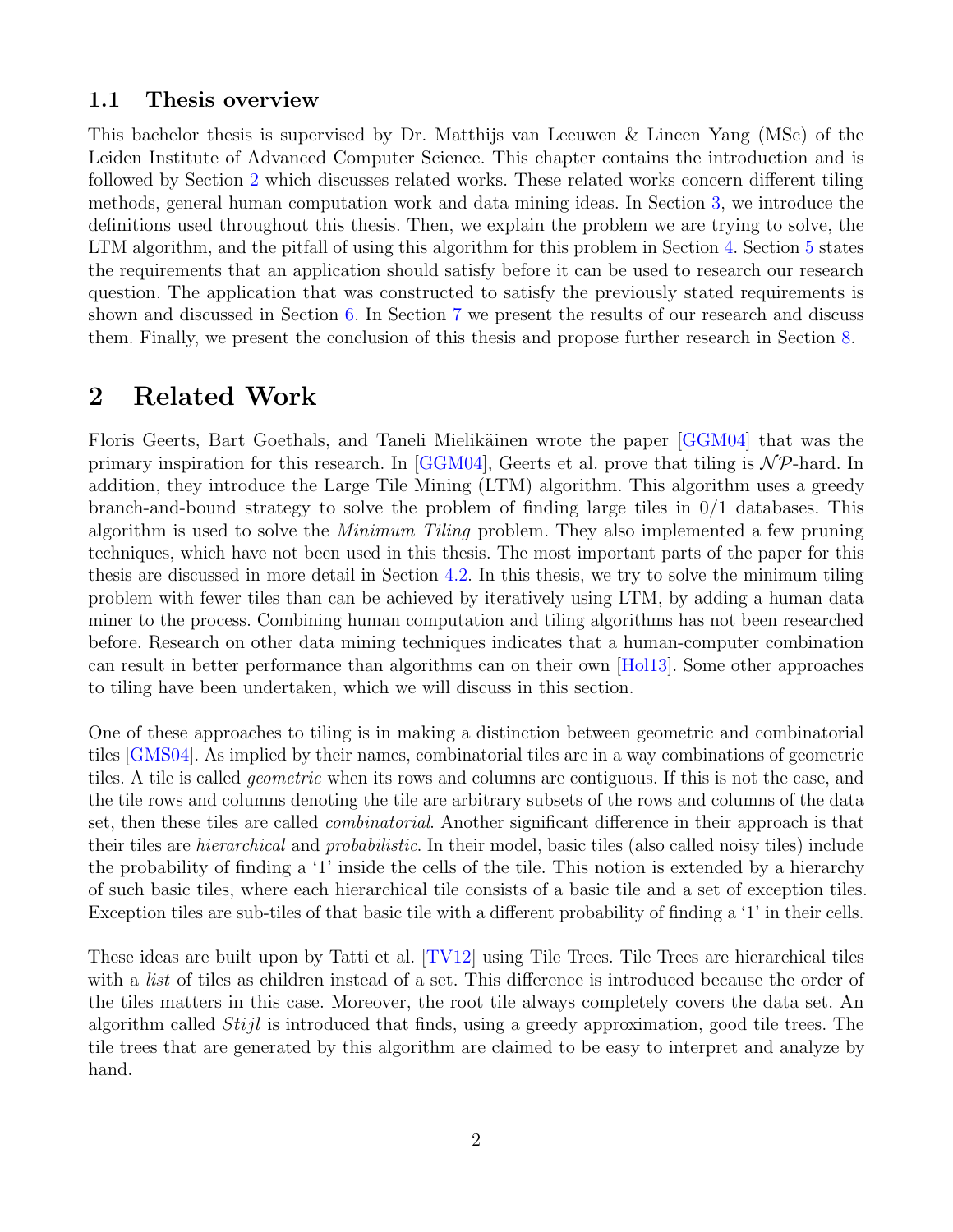[\[GMS04\]](#page-22-3) and [\[TV12\]](#page-22-4) are both mainly concerned with geometric tiles instead of combinatorial tiles. In our research, we are interested in combinatorial tiles. Geometric tiles are a subset of combinatorial tiles, therefore interesting patterns may be discovered by combinatorial tiles that cannot be found using geometric tiles. However, [\[GMS04\]](#page-22-3) prove that using spectral ordering methods one can find orderings on which good combinatorial tiles become geometric tiles.

De Bie et al. considered interestingness measures for databases, including binary databases like the ones that we research. In [\[DB11\]](#page-22-5), they argue that *subjective* interestingness measures have some practical benefits over objective interestingness measures, as the subjective ones take into account prior knowledge of the data miner. The interestingness measure introduced in [\[GGM04\]](#page-22-1), i.e., the area of a tile, is an objective one: only taking into account the database and (statistical) relations between the data.

So far, we have discussed different approaches to defining tiles, but an interesting aspect of our research is that it combines this technical side with the field of Human Computation. Human computation is often defined as: "a paradigm for utilizing human processing power to solve problems that computers cannot yet solve" [\[QB11\]](#page-22-6). In our case, the problem is solving the minimum tiling problem with fewer tiles than LTM. In [\[QB11\]](#page-22-6), Quinn et al. introduce a general framework to relate Human Computation systems to. In their framework, our research would have the following values:

- Motivation: Enjoyment
- Quality control: Automatic Check
- Aggregation: not applicable
- Human skill: Visual recognition
- Process order: Computer-Worker-Requester is the best fit
- Task request cardinality: One-to-one

[\[QB11\]](#page-22-6) states that any Human Computation system cannot be a Data Mining system and vice versa. This would mean that our research cannot be both, however their stance on this matter is largely dictated by their definitions. They argue that Data Mining does not encompass gathering data, while Human Computation necessarily includes just that. In our research, however, the users do not gather data and therefore the authors might not consider it Human Computation. This is a difference of opinion and definition, rather than a fundamental truth.

[\[Hol13\]](#page-22-2) investigated the combination of Human-Computer Interaction and Knowledge Discovery (of which tiling is a subset). Summarized, their argument is that involving a human in a knowledge discovery project can lead to the discovery of "new, previously unknown insights into data". This is slightly different from our research, as our objective is determining if we can get a better (more efficient) tiling of the data set. This more efficient tiling does not necessarily lead to new insights, although it might help in doing so. Holzinger et al. conclude that combining these two fields might enable users to find and recognize novel data patterns, with the goal of understanding these patterns.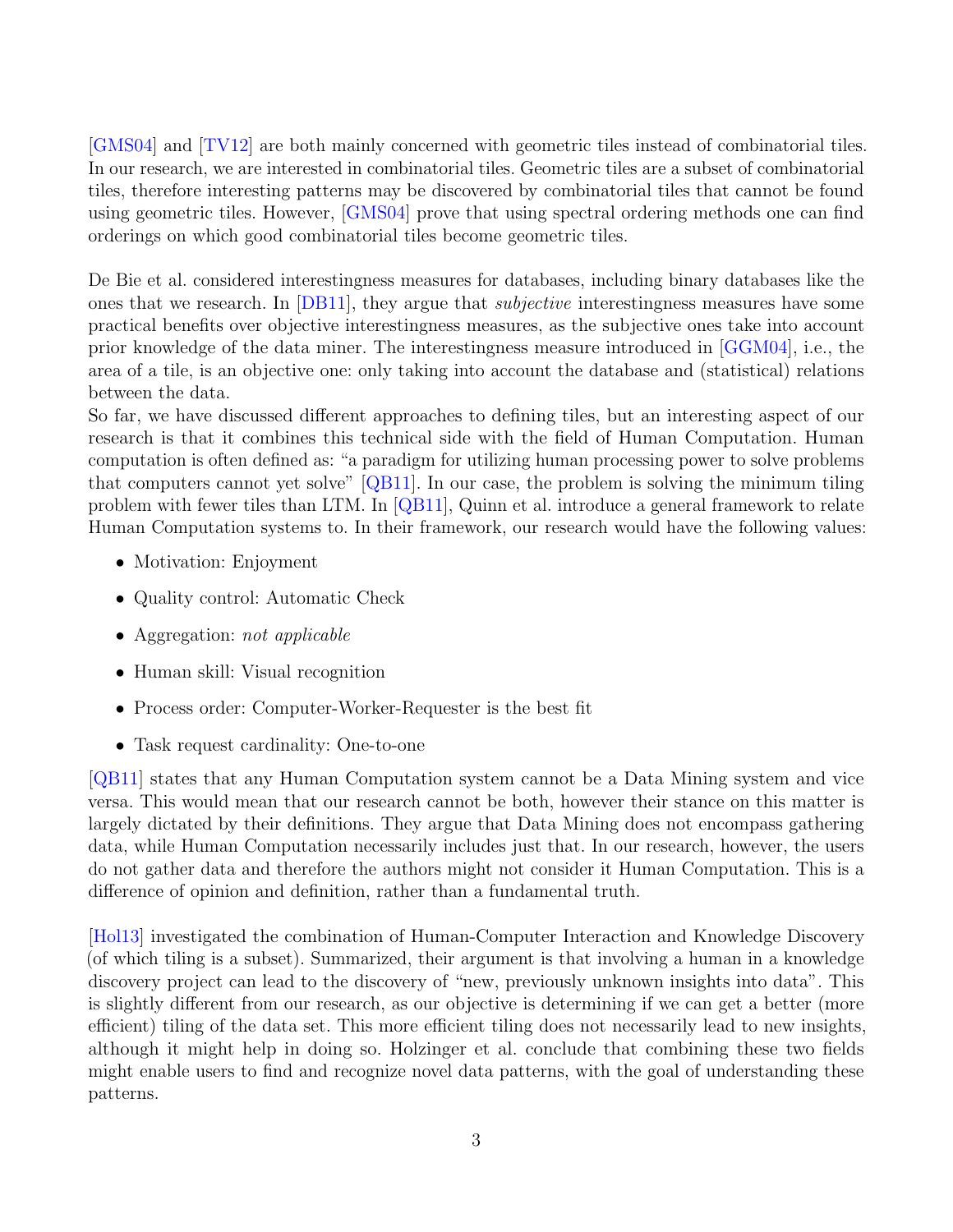## <span id="page-6-0"></span>3 Definitions

In this section, we will introduce definitions for key concepts used throughout this thesis.

A  $0/1$  database is a matrix consisting of n rows and m columns that only contains the values 0 and 1. Such a database can be seen on the left in Figure [1.](#page-6-1) Throughout this thesis, we will visualize these databases with a table in which the cells are coloured according to the value that should be in the cell. Black and white cells correspond to '0' and '1' fields, respectively. The result can be seen in the right of Figure [1.](#page-6-1)



<span id="page-6-1"></span>Figure 1: Two visualisations of a 0/1 database.

Such a  $0/1$  database D consists of a number of rows, also called *transactions*. The names of the columns of this database are called the *items*, denoted by  $\mathcal{I}$ . A '1' field in the matrix means that the item that the column represents is in that transaction, and a '0' field means that that transaction does not contain that item. A transaction is said to *cover* an item set  $I \subset \mathcal{I}$  if it contains all items from that set. The cover of an item set I, written as  $cover(I, D)$ , is then the set of transactions that cover I in the database  $D$ . The size of a database  $D$  is equal to the sum of the sizes of all transactions in it. The size of a transaction is just the cardinality of that set. Informally, the size of the database is also equal to the number of '1' fields it contains.

At the core of this thesis is the concept of a tile. Informally, a tile is a rectangle of '1' entries in a  $0/1$  database. Such a tile may not be immediately obvious, as the order of the rows and columns is arbitrary and thus any row or column can be swapped with any other. Formally, we define a tile as follows:

 $\tau(I, D) = \{(tid, i) \mid tid \in cover(I, D), i \in I\}$ 

It constitutes the sets of all combinations  $(tid, i)$ , where i is an item (or column), and tid is a transaction (or row). In the example in Figure [1,](#page-6-1) one tile could be the intersection of the first two columns and the first and last row, as visualised in Figure [2.](#page-6-2)



<span id="page-6-2"></span>Figure 2: Example of a tile.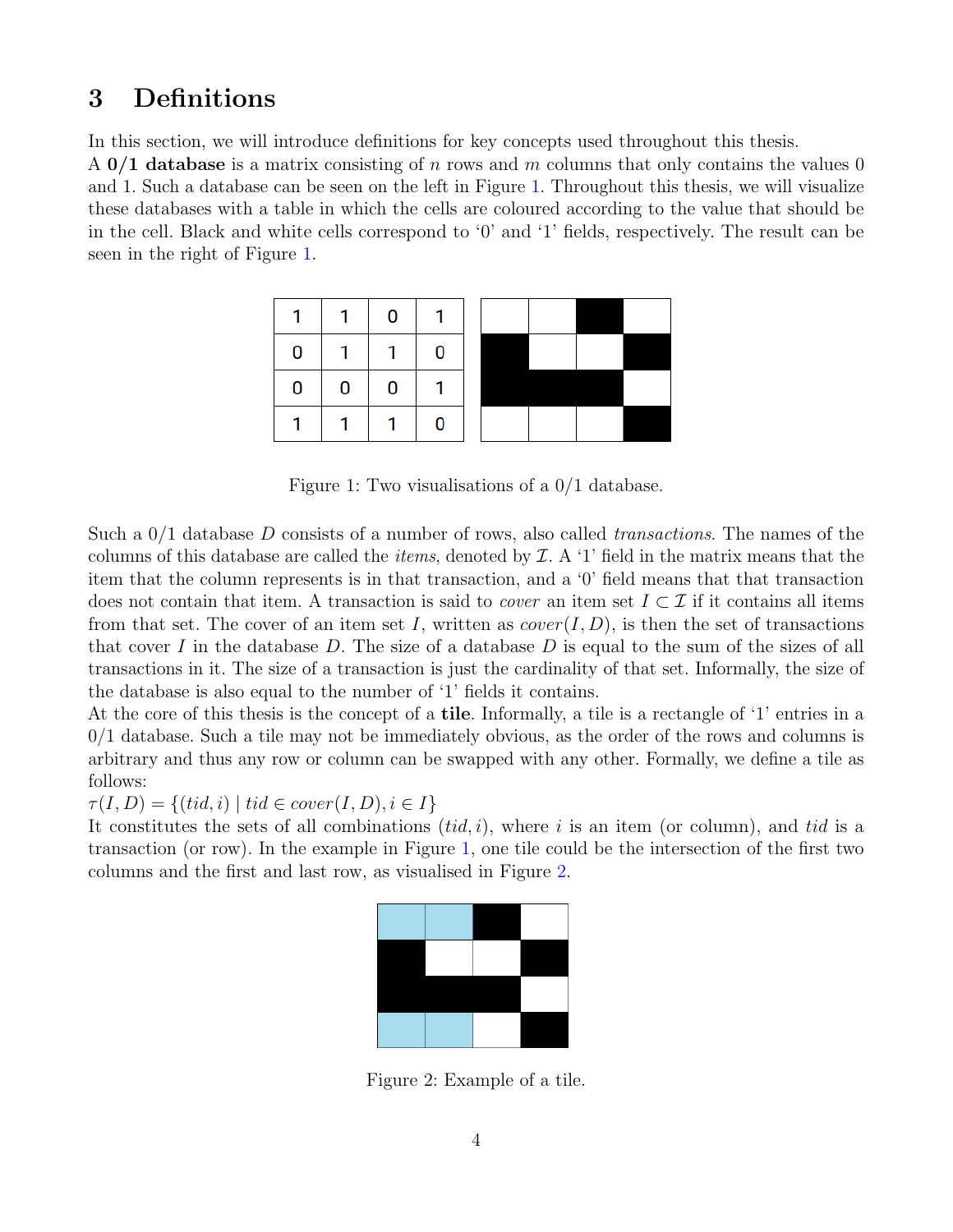The number of cells in a tile is the **area** of that tile. Bigger tiles represent more information about the database of which they are part. The example tile has an area of 4.

A tiling of a database is a finite set of tiles that cover all '1' fields in the database. Such a tiling may contain overlapping tiles.

## <span id="page-7-0"></span>4 Tiling

#### <span id="page-7-1"></span>4.1 The minimum tiling problem

The **minimum tiling problem** is defined by [\[GGM04\]](#page-22-1) as follows:

Given a database  $D$ , find a tiling of  $D$  with area equal to the size of the database and consisting of the least possible number of tiles.

 $[GGM04]$  proved that this problem is  $\mathcal{NP}$ -hard, but also that a solution to the minimum tiling problem can be approximated within a factor of  $\mathcal{O}(\log nm)$ . They prove these statements by first first proving that **Maximum Tile**, the problem of finding the largest tile in a database, is  $N\mathcal{P}$ -hard. Geerts et al. do this by converting the Maximum Tile instance to an instance of the **Maximum Edge Biclique** problem, which is known to be  $\mathcal{NP}$ -hard. Because of the correspondence between Minimum Tiling and Maximum Tile, Minimum Tiling is proved to be  $\mathcal{NP}$ -hard as well.

#### <span id="page-7-2"></span>4.2 The LTM algorithm

LTM is the Large Tile Mining algorithm proposed by [\[GGM04\]](#page-22-1), which solves the following problem: Given a database D, and a minimum threshold  $\sigma$ , find all maximal tiles that have an area of at least  $\sigma$ . It does so in a recursive manner. Each iteration considers a different possible item set, starting from the item set only including the first column. The pseudo-code for the algorithm can be seen in Algorithm [1.](#page-8-1) The  $Prune(D, \sigma, I)$  function, used in line 2 of the algorithm, does not change the output of the algorithm but only speeds up its execution. This procedure was not implemented in our research, and as such it is not shown here.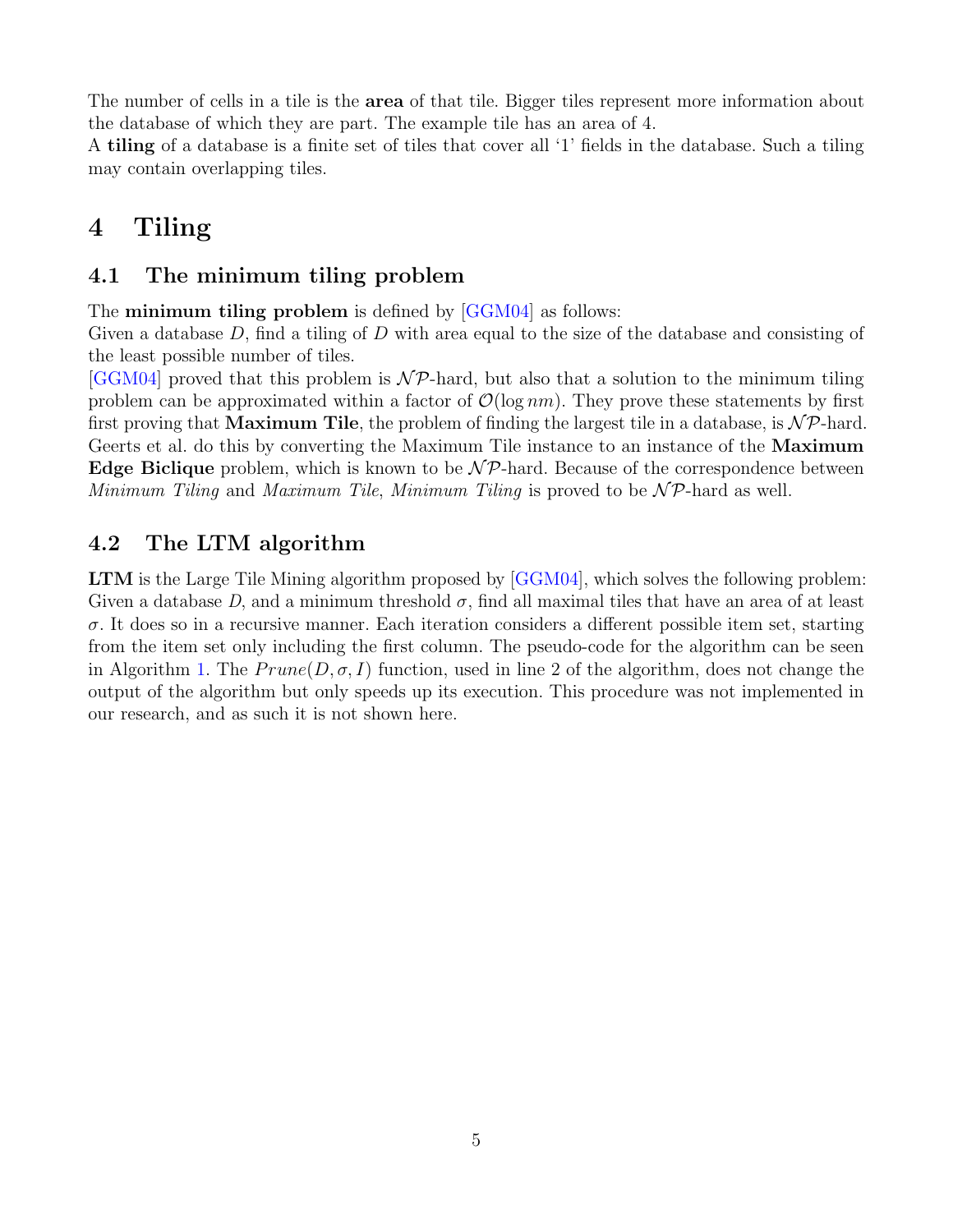Algorithm 1: LTM [\[GGM04\]](#page-22-1)

**Input** :  $D, \sigma, I$  (Initially callled with  $I = \{\}\$ ) Output :  $\mathcal{T}[I](D,\sigma)$  $1 \mathcal{T}[I] \coloneqq \{\};$ 2  $Prune(D, \sigma, I);$ <sup>3</sup> forall i occurring in D do do 4 if  $|cover({i})|(|I|+1) \ge \sigma$  then 5 Add  $\tau(I \cup \{i\})$  to  $\mathcal{T}[I];$  $6 \mid end$  $\begin{aligned} \mathbf{z} \quad | \quad D^i \coloneqq \{\}; \end{aligned}$ 8 **forall** j occurring in D such that  $j > i$  do 9  $\vert \quad \vert \quad C \coloneqq cover(\lbrace i \rbrace) \cap cover(\lbrace j \rbrace);$ 10  $\Box$  Add $(j, C)$  to  $D^i$ ;  $11$  end 12 Compute  $\mathcal{T}[I \cup \{i\}](D^i, \sigma)$  recursively; 13 | Add  $\mathcal{T}[I \cup \{i\}]$  to  $\mathcal{T}[I];$ <sup>14</sup> end

<span id="page-8-1"></span>The algorithm has three inputs: the database D, the threshold value  $\sigma$  and the currently considered item set I. D is initially the entire database, and I is initially the empty set.  $\sigma$  is the minimum size threshold, a tile is only mined when its area is at least  $\sigma$ . We can think of the database as consisting of an ordered list of columns (or items), numbered 0 through n. Lines  $3-14$  of the algorithm step through all items (columns) in the current database (which initially is the entire database). First, a check is done if the I and the currently considered item i can form a tile (lines 4 and 5). If so, it is added to the tiling. A new database is then constructed (lines 7-11), called the i-conditional database, denoted by  $D^i$ . This database contains all items j for  $j > i$  (where j and i refer to the numbers of the columns), and all transactions such that every transaction is in the intersection of the covers of both i and j. The idea behind this strategy is that all large tiles containing item  $i \in I$ , but not containing any item smaller than i can be found in this i-conditional database. We mine the tiles of this *i*-conditional database recursively, with  $D = D^i$  and  $I = I \cup \{i\}$ . This is all done in a loop through the items in  $D$ . At the last step of every iteration, the tiles found in the recursive calls are added to the tiling.

#### <span id="page-8-0"></span>4.3 Suboptimality of LTM

We use LTM to solve the *Minimum Tiling* problem by iteratively mining the tile  $T$  with the largest added value  $val(T)$ , defined to be the number of cells that T contains that are not yet part of the tiling. The tiling that is constructed in this way may be suboptimal. In this section, we demonstrate that constructing a data set where this happens is fairly trivial. We will show a small example that can easily be expanded.

LTM works well for finding large tiles, but constructing a good tiling is more than just finding the largest tiles in a data set. In Figure [3,](#page-9-0) a data set is represented as a table, where, as previously discussed, black and white cells should be seen as '0's and '1's in the data set respectively.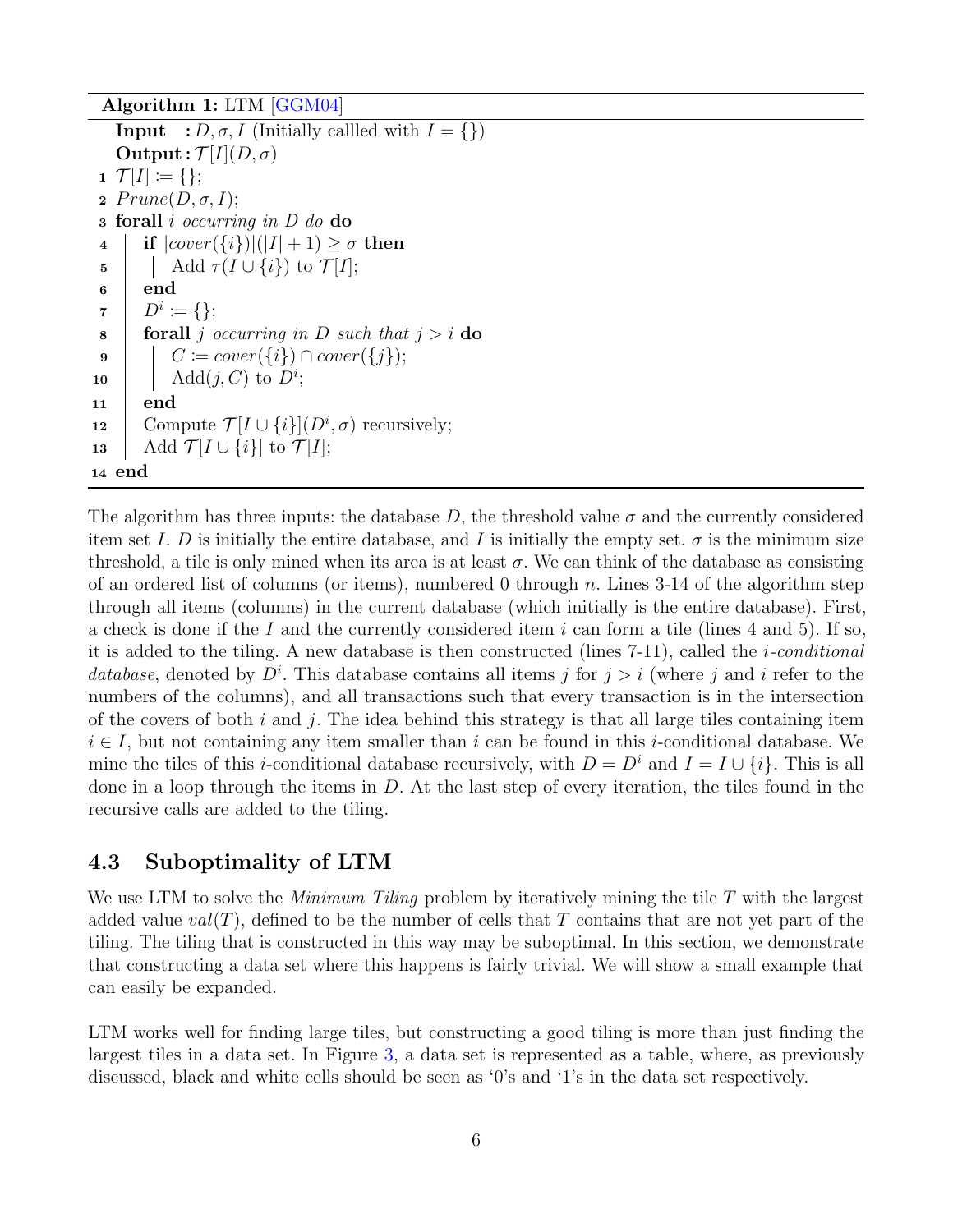<span id="page-9-0"></span>

Figure 3: Situation where using LTM is sub-optimal for Minimum Tiling.

Here, picking the largest tile that LTM can find would result in needing two additional (1 by 1 cell) tiles to tile the data set. This is can be seen in Figure [4.](#page-9-1)

<span id="page-9-1"></span>

Figure 4: We would need two additional tiles to complete the tiling.

If we opt to pick a smaller tile first, it is possible to tile the remaining cells with just a single tile. This results in a smaller tiling: only two tiles. Of course, the order of these two smaller tiles is irrelevant.

Figure 5: A better first tile.

This example can be expanded when we consider why this happens. Essentially, there are two rows (or columns, the orientation does not matter) with a large intersection of 1s. In addition, these rows both contain one (or perhaps more) '1' that the other row does not have. LTM will then always first mine the large overlap, resulting in needing two more tiles for the cells that are only contained in one of the rows.

An argument could be made that the tile found by LTM contains more information, and perhaps the cells not in the large tile should be treated as outliers. Such considerations, however, are not within the scope of this thesis. The real problem is not necessarily in LTM itself, as LTM is good at its purpose: finding large tiles in a database. The problem arises because we use LTM to iteratively mine the tiles with the most added value in the data set. Sometimes not picking the 'best' tile that LTM can find can result in smaller tilings down the line. This is the core of this research, finding out if humans can select better tiles than LTMs best suggestion.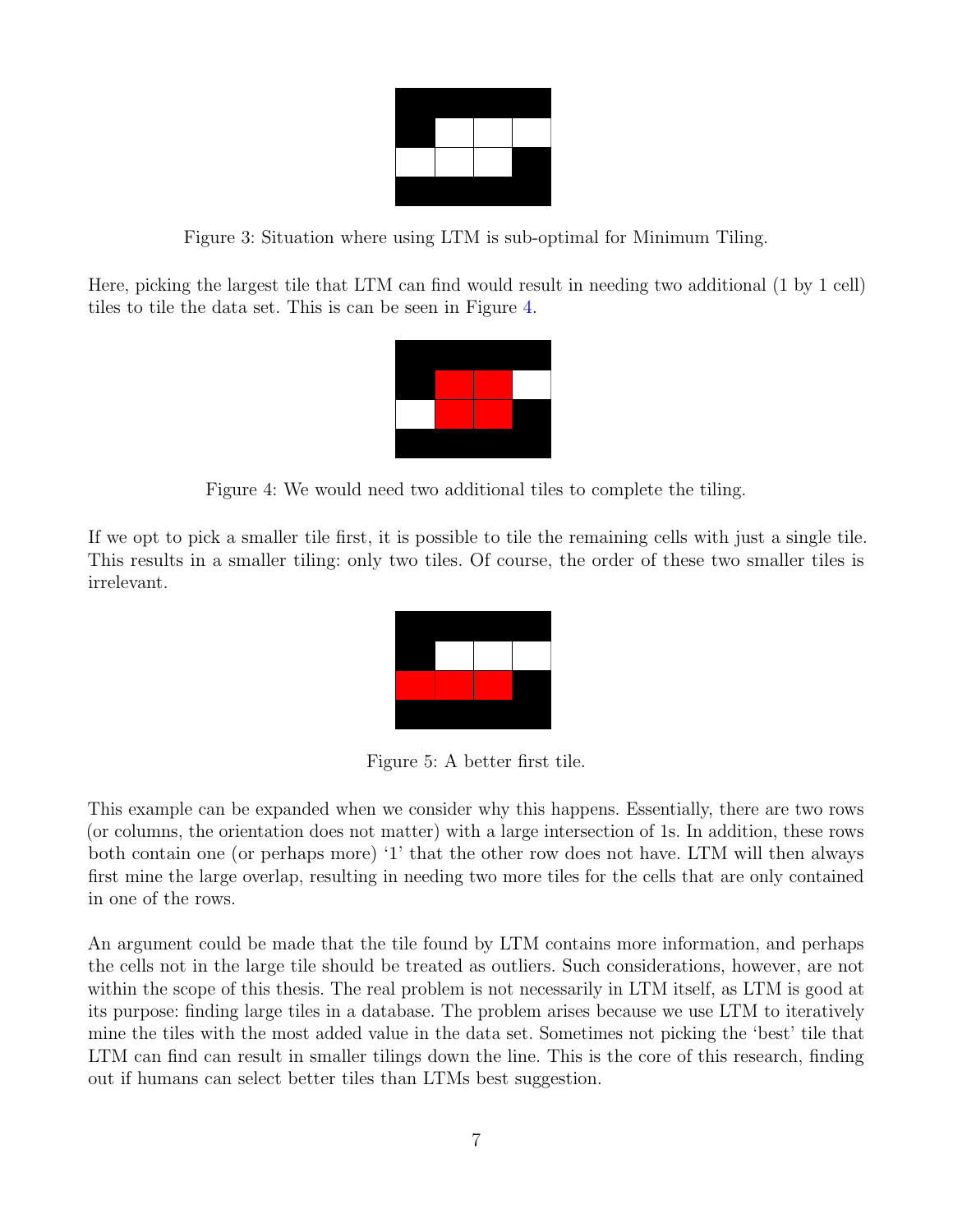## <span id="page-10-0"></span>5 Requirements and design

To conduct the experiment, we need an application that allows us to investigate our research question. This application will have to satisfy some requirements before it can be used. Obviously, to test whether humans can perform better than LTM on its own, we need the application to allow the user to make a tiling for a data set. Moreover, LTM needs to be able to make suggestions. To get a decent number of participants, it must be easy to invite people to join the research.

We discern two classes of requirements, *Must have* and *Should have* requirements. If any of the Must have requirements is not satisfied, the built application cannot be used for our purpose. The Should have requirements are also important, but the research may be done without them, albeit with some serious drawbacks (e.g. far less potential participants). The following requirements fall in the Must have category, as without these our research question cannot be investigated:

- The user must be able to view the data set
- The user must be able to switch rows and columns of the data set
- The user must be able to create a tile and add it to the tiling
- The user must be presented with suggestions for tiles
- LTM must be implemented to suggest tiles to the user
- The application must gather information about the tiling and the user

Then there are some requirements that fall into the *Should have* category. These are important for the success of the study, but without these it might still be possible to do some research (albeit with greater difficulty). These requirements are:

- The application must be accessible on any common desktop operating system
- Inviting participants to use the application should be easy
- The user interface must be intuitive enough for the average person to use

One might argue that mobile devices could potentially greatly increase the number of participants, but supporting mobile devices would introduce its own drawbacks. The user interface would have to be made touch screen friendly, and doing so would cost (a lot) more time. Moreover, a small phone screen has some inherent problems with displaying the data set, and any serious data mining project is very unlikely to be done on a mobile device. Because of these considerations, supporting mobile devices is not a requirement for this research.

Out of these previously mentioned requirements arise some constraints for the layout of the application. As there is a finite amount of screen space, trade offs have to be made about what is and is not implemented in the user interface.The two most vital elements are a visualisation of data set itself and the suggestions by LTM. Because of their importance, a logical position would be at the top of the screen, where they catch the attention of the user immediately.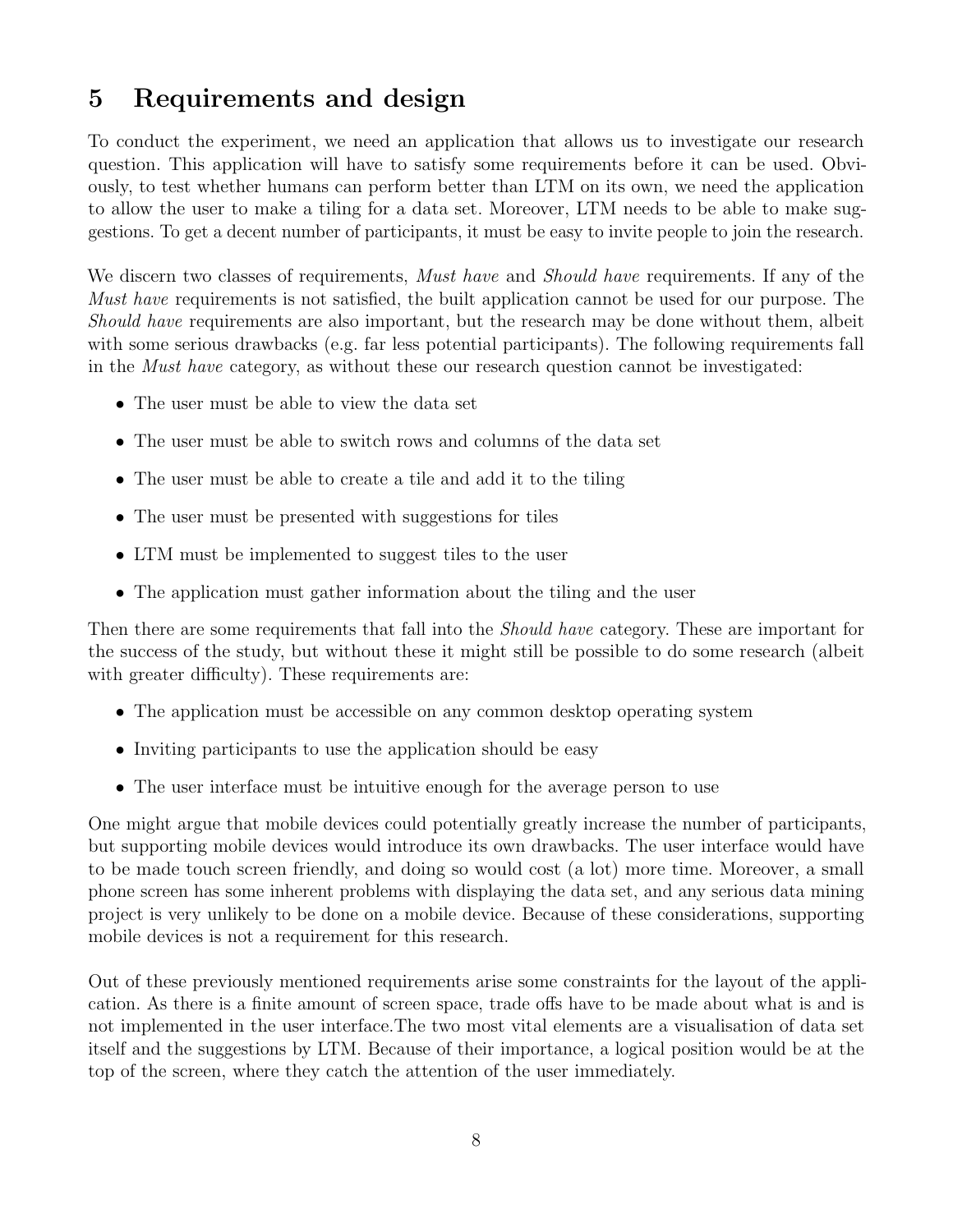So far, we have discussed the requirements for the (user-facing) front-end of the application. There are also requirements for the back-end, but there are fewer of them and they are more general. We identify the following (Must have) requirements for the back-end:

- The information about the participant and their tiling must be stored in a database
- The database must be remotely accessible

An application that satisfies the requirements mentioned in this section can be used for our research.

## <span id="page-11-0"></span>6 Implementation

To satisfy the previously stated requirements, a web application was created. A desktop application would give rise to difficulties with distribution to participants. For example, most people would be hesitant to install software from an unknown source (and rightfully so). Another option would be to have participants do the tiling at the university, but that would make getting a large sample size difficult and time consuming. A web application would not have either of those drawbacks and is therefore the preferred method. One might be concerned about the performance of a JavaScript implementation of LTM, compared to the speed of a native desktop application written in (for example) C++. In practice, there was no performance issue at all and mining all tiles (with size > 1) of our constructed data set of 12 by 12 is virtually instantaneous, and that is even without any pruning implemented.

The web app was built using Angular, a TypeScript front-end framework. Using such a framework allows for quick and easy deployment, especially when used in combination with the (NoSQL) database FireStore. Both Angular and FireStore are created by Google. When participants open the web application, they first encounter a landing page with a short survey that asks them to provide their education level and in which age range they fall. They are also asked if they have a background in Computer Science. After this short survey, they are instructed on what is expected from them, and they are shown a small tutorial. Finally, they are tasked with the tiling of a data set.

## <span id="page-11-1"></span>6.1 The user interface

The interface of the web app consists of four parts: (in order from left to right and top to bottom)

- The data set
- The suggestions by LTM
- The history of tiles added by the user
- A textual description of the task at hand

For a visualization of the web app, see Figure [6.](#page-12-0)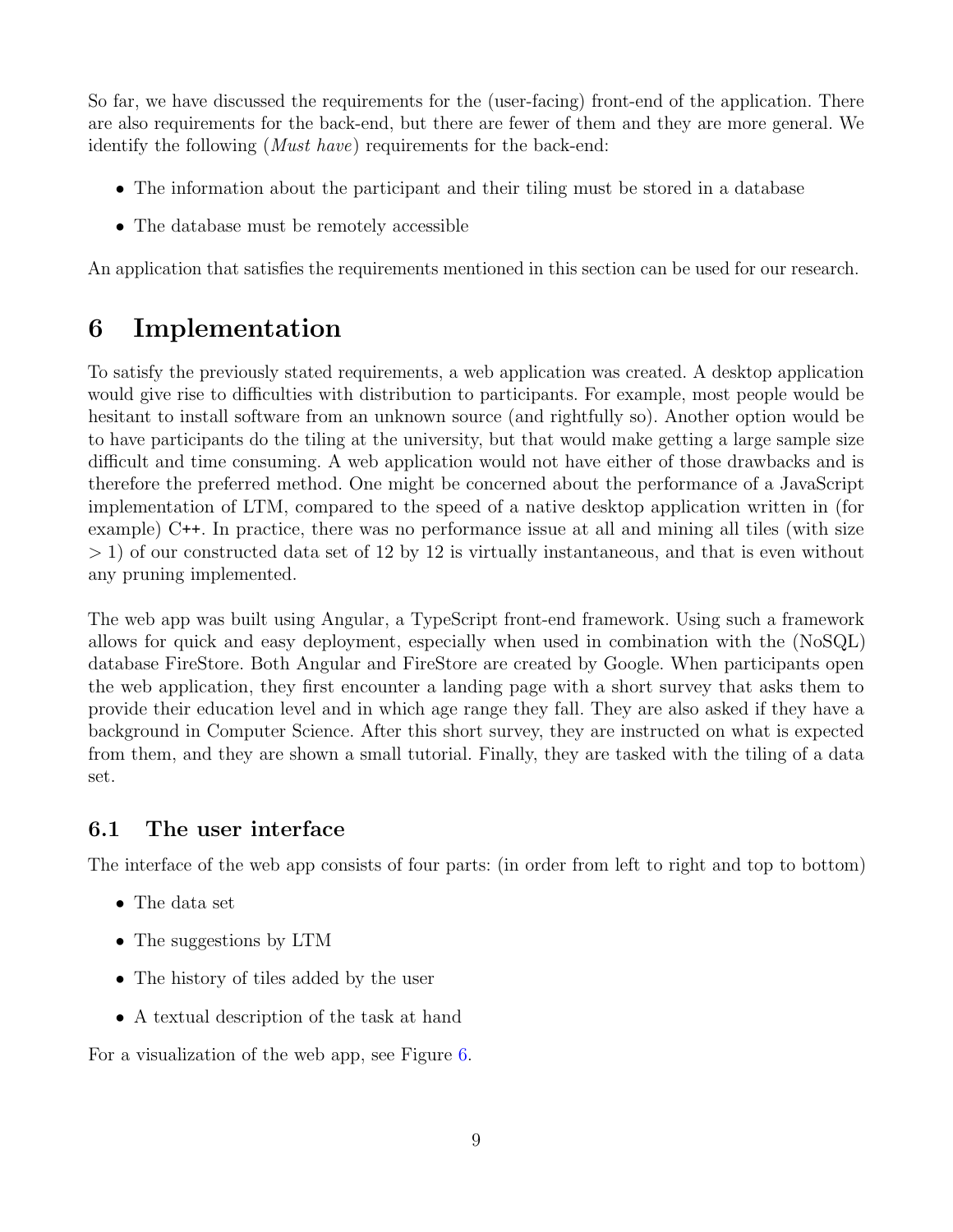

<span id="page-12-0"></span>Figure 6: An overview of tiling page of the web application.

The data set is presented as an HTML table, where every cell represents a data point in the database. This simple HTML table is extended by the JavaScript library *js-table-cell-selector* by DarkRiDDeR [\[Dar21\]](#page-22-7). This library makes it easy to handle selecting cells from a table. When a user selects cells from the table, it is first checked if all selected cells are '1' cells, and if not the selection is rejected. If the selection passes the check, the user may add the tile to the tiling by clicking the Add tile button underneath the table. For removing tiles from the tiling, an Undo button was implemented.

Next to the columns and rows are arrows, pointing at two rows or columns. Clicking these arrows swaps the rows or columns pointed at. Tiles that are added to the tiling get a color assigned to them from a predetermined pool of colors. The colors were selected from the palette at [\[noa17\]](#page-22-8). In the table, the cells in the tile are given the color of that tile. If a cell that is already in a tile is added to another tile, it retains the color of the original tile.

A score and a progress bar are shown above the tiling table, to encourage the user to perform well. The progress bar indicates what percentage of cells are already tiled, and the score tries to represent a measure of how good the tiling is, where a higher score is better. The score starts at zero, and for every added tile T it is increased by  $val(T)^2$ , where  $val(T)$ , as defined earlier, is the number of cells that  $T$  contains that are not yet part of the tiling. This value is squared to encourage the user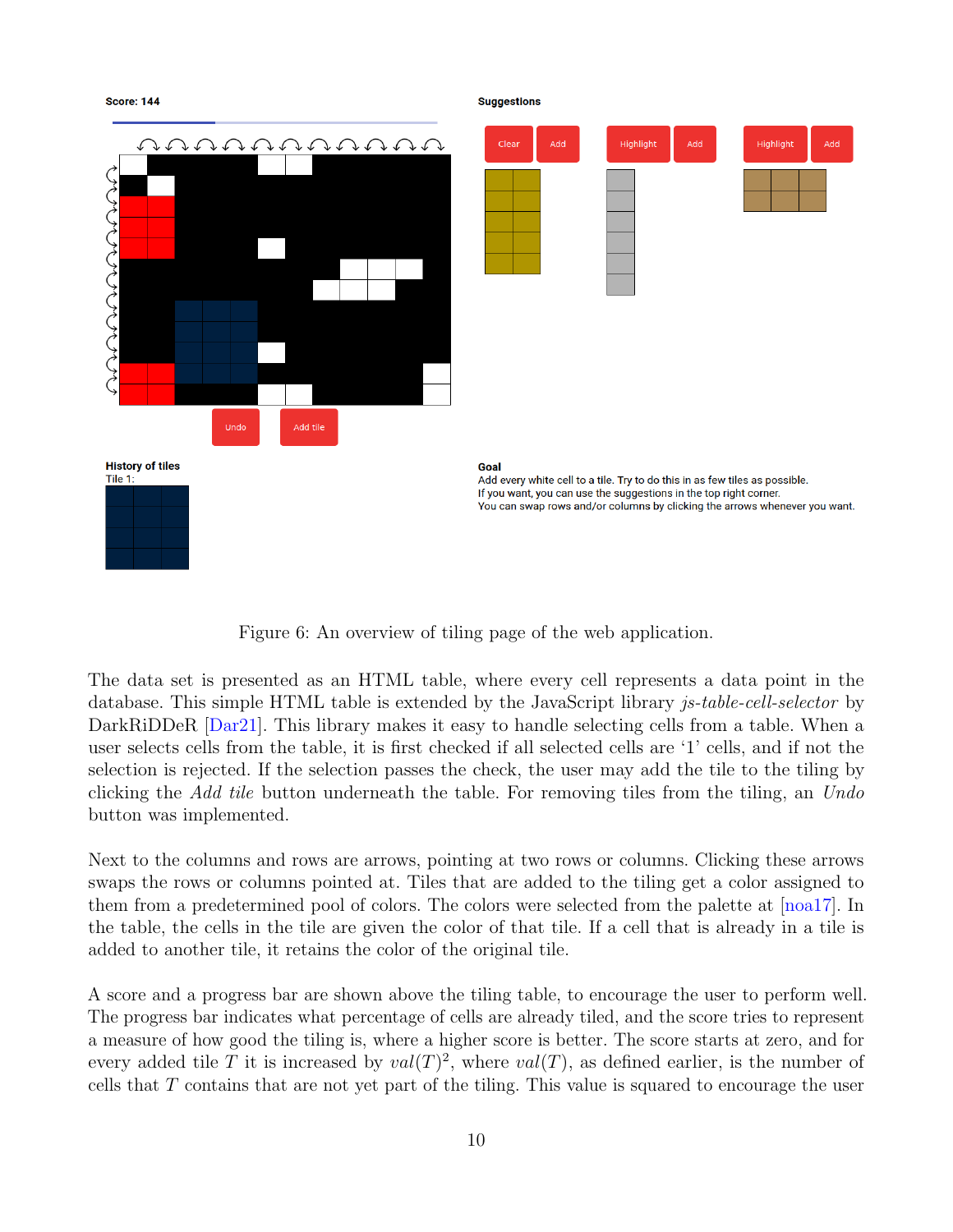to find large tiles, as the reward for a single large tile would be greater than for the same cells, divided over multiple tiles.

The suggestions by LTM are recalculated at every step of the tiling process. Initially, all possible tiles are mined (tiles with area  $> 1$ ). Mining these tiles finishes in a fraction of a second on any reasonable hardware. This list of tiles is updated at every step to contain only tiles that include at least one cell that has not been tiled yet. To determine what tiles will be suggested, we compute for every remaining possible tile their added value  $val(T)$  and then sort the tiles based on that value from high to low. The three tiles that score the highest on this metric are then suggested to the user. Ties are determined by the implementation of the JavaScript sort function. These suggestions are displayed from left to right, so the leftmost suggestion is deemed the best. They are colored in gold, silver and bronze to suggest a hierarchy to the user. The user has the possibility of visualising a suggestion by clicking the Highlight button above the suggestion. This turns the suggested tile red in the table, as can be seen in Figure [6.](#page-12-0) The suggestions also have an  $Add$  button, to immediately add the suggestion to the tiling.

The history of the tiles is straightforward: it contains a visual representation of all tiles that have been added. This list is sorted by 'most recently added' and only serves as an aid to the user. The textual description is a reminder to the participant, as during initial tests of the application, some participants had trouble remembering what exactly their task was.

#### <span id="page-13-0"></span>6.2 Gathered information

A number of data points are recorded for every participant, and sent to the database. This database is a NoSQL database called Firestore, by Google. This database is easy to use in combination with TypeScript, as it is possible to insert JavaScript objects (JSON) into the database. When a participant is done tiling the data set (i.e. their tiling completely covers the data set), all data is automatically sent to the Firestore database. The following information is stored:

- The highest form of education enjoyed by that person
- Whether they have a background in Computer Science or not
- What age bucket they are in
- Their start time
- Their end time
- The score they obtained
- The number of tiles they used
- A string representation of their tiling (JSON string)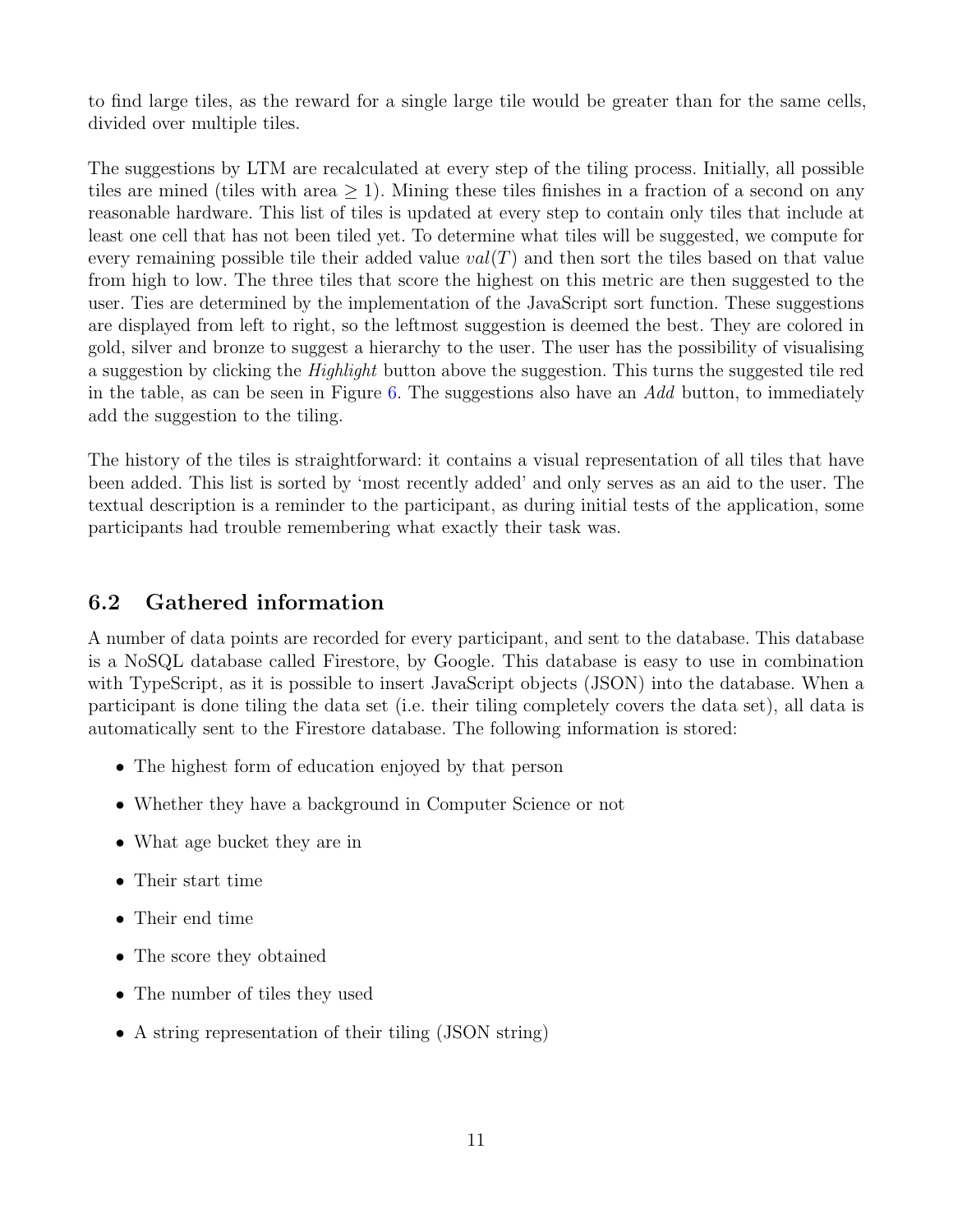Here, the first three points are given by the participants themselves at the start of the experiment. After this step, the participant is shown a small tutorial on what tiles are and what is expected from them. Details of the exact goal of their efforts are not shared with the participants, they are only told that they need to tile the data set in as few tiles as possible, with the possibility of using the suggestions. The start time is a timestamp at the moment that the tiling page loads. The end time is then of course also a timestamp, recorded at the moment the user adds a tile that completes the tiling. The highest form of education is split into the following categories:

- High School or equivalent
- MBO (vocational education) or equivalent
- Bachelor's or equivalent
- Master's or equivalent
- Doctorate or equivalent

The participant is asked to fill in the highest form of education they have enjoyed, not necessarily completed. The background in Computer Science is split into simple 'yes' and 'no' answers. The age buckets available to the participants were the following:

- 12-25
- 26-39
- 40-59
- $60+$

After filling out this information, the participant is first shown a small tutorial on the task at hand. They are explained that their task is to colorize all white cells in the table, using rectangles. They are instructed on how to use the interface, specifically the Add tile button and the arrows for swapping rows and columns. Secondly, they are given an explanation on the suggestions that they receive during the tiling.

Hosting this web application is done using Firebase. This Google product allows free deployment of Node web applications, up to a reasonable amount of usage. Their free plan was sufficient for this project. The application is then available on the World Wide Web on its own URL based on the project name. For this project those URLs were [tiling-scriptie.firebaseapp.com](https://tiling-scriptie.firebaseapp.com) and [tiling](https://tiling-scriptie.web.app)[scriptie.web.app.](https://tiling-scriptie.web.app) Firebase also gives easy access to Firestore, with an easy to use (Angular) API.

Appendix [A](#page-23-1) contains images of all pages of the web application except the actual tiling page. The landing page with the short survey can be seen in Figure [12.](#page-23-2) The first tutorial page, explaining how to add tiles and how to swap rows and columns, can be seen in Figure [13.](#page-24-0) The final tutorial page, explaining the undo button and the suggestions by LTM, can be seen in Figure [14.](#page-25-0) In addition to these pages and the tiling page, there existed also a playground of sorts, located at [tiling-scriptie.web.app/playground](https://tiling-scriptie.web.app/playground) (and [tiling-scriptie.firebaseapp.com/playground\)](https://tiling-scriptie.firebaseapp.com/playground). At this playground, people could play the tiling game without their results being sent to the database. That way, people that wanted to try to perfect their tiling could do so without interfering with the research.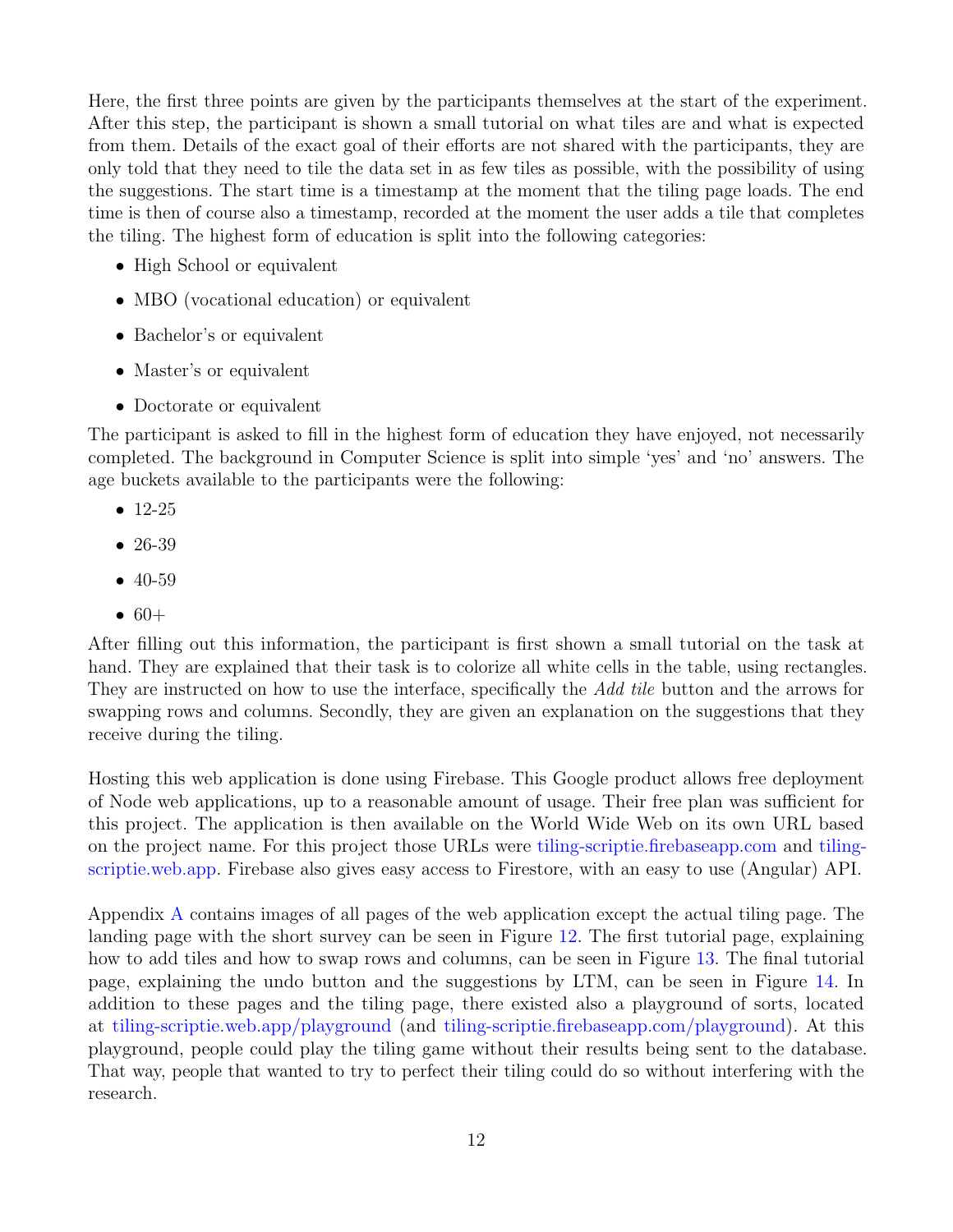## <span id="page-15-0"></span>7 Experiments

The experiment is conducted by sharing a link to the web application on social media, specifically LinkedIn and Twitter. Also, friends and family were invited to participate. In total, 93 people participated in the experiment. Section [7.2](#page-16-0) will discuss the results in more detail, specifically how different groups performed when looking at the number of tiles used for a tiling, and the amount of time they took to produce that tiling. We will refer to the number of tiles that a tiling uses as the tile count.

#### <span id="page-15-1"></span>7.1 Experiment Design

The web application described in Sections [5](#page-10-0) and [6](#page-11-0) was used to conduct the experiment. The data set that the participants were asked to tile was constructed by first starting with an all 0's data set. Then, a number of small, medium, and large tiles were manually added to the data set, where the construction as seen in Section [4.3](#page-8-0) is used to ensure that the data set can be more efficiently tiled than always picking the first suggestion. This results in a data set that consists mostly of really obvious tiles, with two places where LTM can be beat. Finally, a small number of arbitrary rows and columns were swapped. Repeatedly picking the first suggestion results in a tiling consisting of 9 tiles. This tiling, constructed in the web application, can be seen in Figure [7.](#page-15-2) A better tiling is possible, when the pitfall described in Section [4.3](#page-8-0) is kept in mind. There are multiple tilings possible that handle this pitfall, one of which can be seen in Figure [8.](#page-16-1) This tiling uses only 8 tiles.



**Score: 296** 

<span id="page-15-2"></span>Figure 7: The tiling produced by always taking the first suggestion.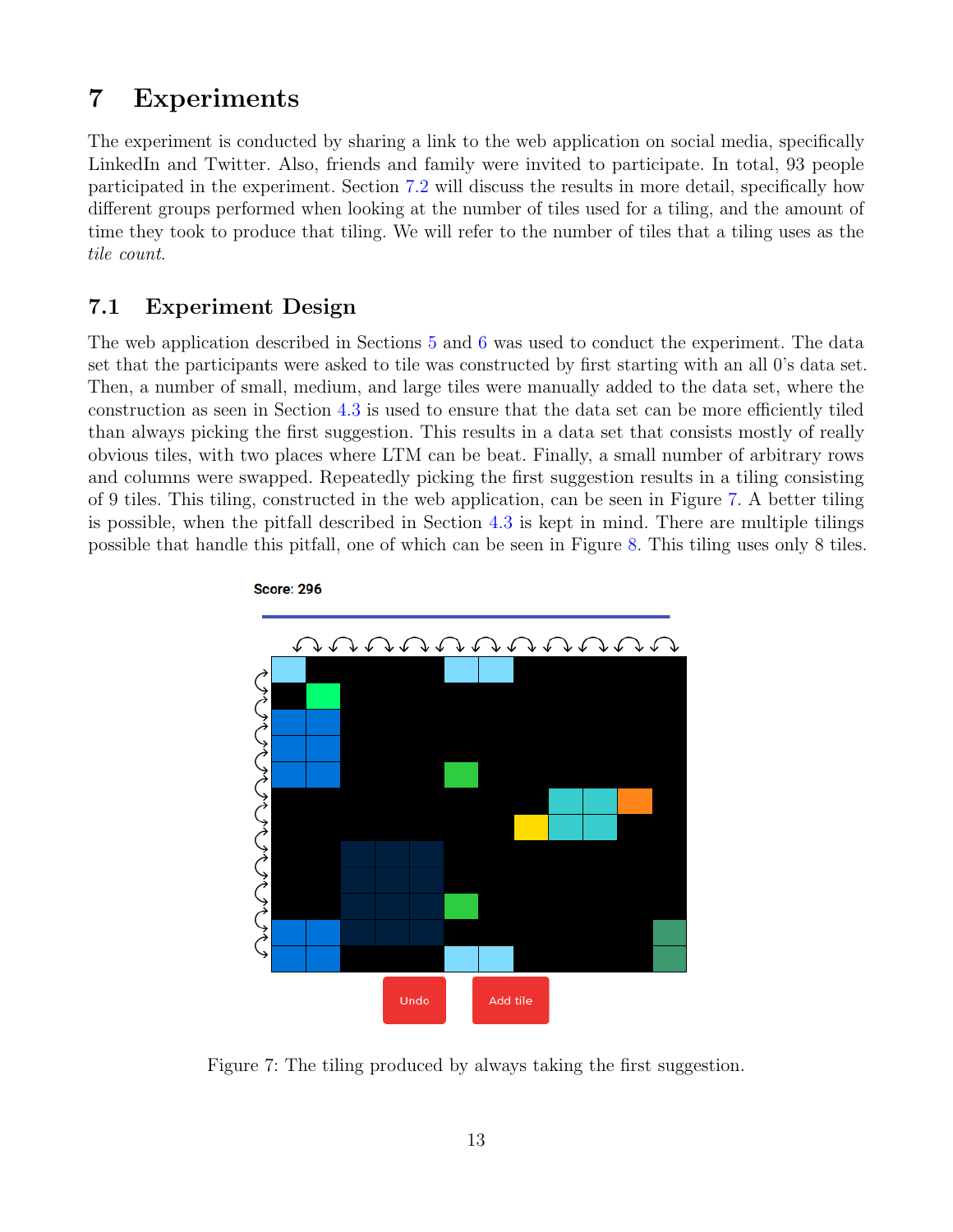#### **Score: 296**



<span id="page-16-1"></span>Figure 8: One possible tiling using only eight tiles.

## <span id="page-16-0"></span>7.2 Results

In total, 93 people participated in the experiment. Of these 93 participants, four (4.3%) managed to tile the data set in 8 tiles. The average tile count for all participants was 11.02, which is more than two tiles worse than always picking the first LTM suggestion. Almost all (93.6%) participants used between 8 and 13 tiles, however there are some outliers above that, with the highest being 23, followed by 19. A visualisation of the distribution of the tile counts can be seen in Figure [9.](#page-17-0) Of all tilings, only 25.8% were at least as good as always taking the first suggestion. These as 'at least as good' tilings took 405.16 seconds (6.75 minutes) on average.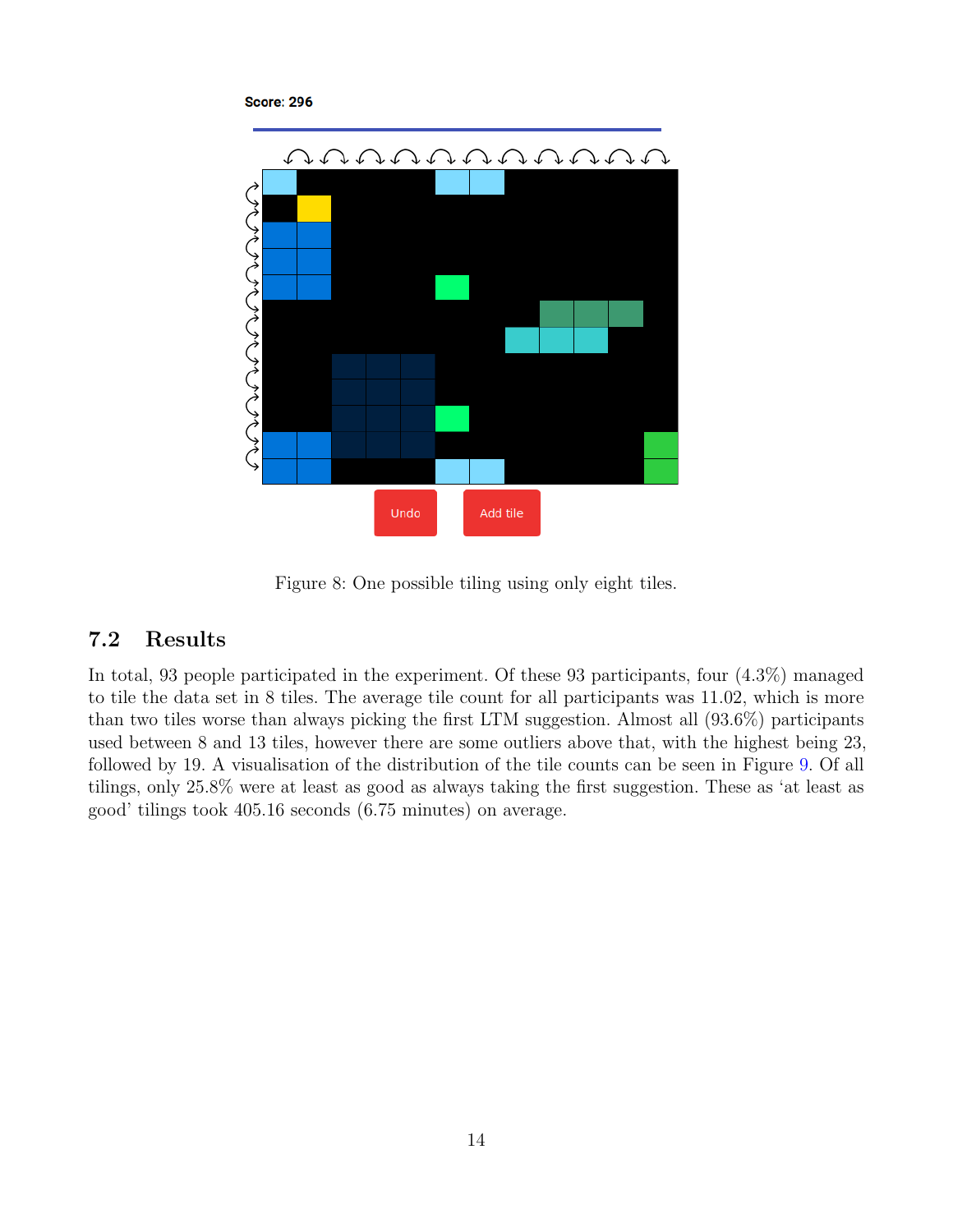

<span id="page-17-0"></span>Figure 9: Tile count distribution.

An interesting aspect of the tilings can be seen when we look at the average time taken for every occurring tile count. The tilings consisting of the most tiles (namely, using 19 and 23 tiles) were also, on average, the ones that took the longest to construct. The average time taken across all tile counts was 7 minutes and 8 seconds. The fastest participant was done in only 18 seconds, whereas the slowest took 45 minutes and 53 seconds. Interestingly, both of these extremes have a tile count of 11. It is, however, very probable that the slowest participant did not spend all their time actually tiling. Between two of their tiles was a gap of 30 minutes, suggesting that the participant was not actively engaged with application for the entire duration of the experiment. This cannot be stated for certain however, as no information was recorded for the tiles that have been undone, making it possible that this participant spent these 30 minutes trying various ways of tiling the data set.

A visualisation of the time taken for all tilings can be seen in Figure [10.](#page-18-0) First, the number of milliseconds was converted to minutes by dividing by 1000 ∗ 60, rounded to the nearest integer. This graph looks similar to the tile count graph, but that is merely a coincidence: the correlation between time spent and the tile count is 0.015, with a t-score of 0.14 and a p-value of 0.88. There does not seem to be a correlation between the amount of time participants spent on constructing the tiling and the number of tiles used.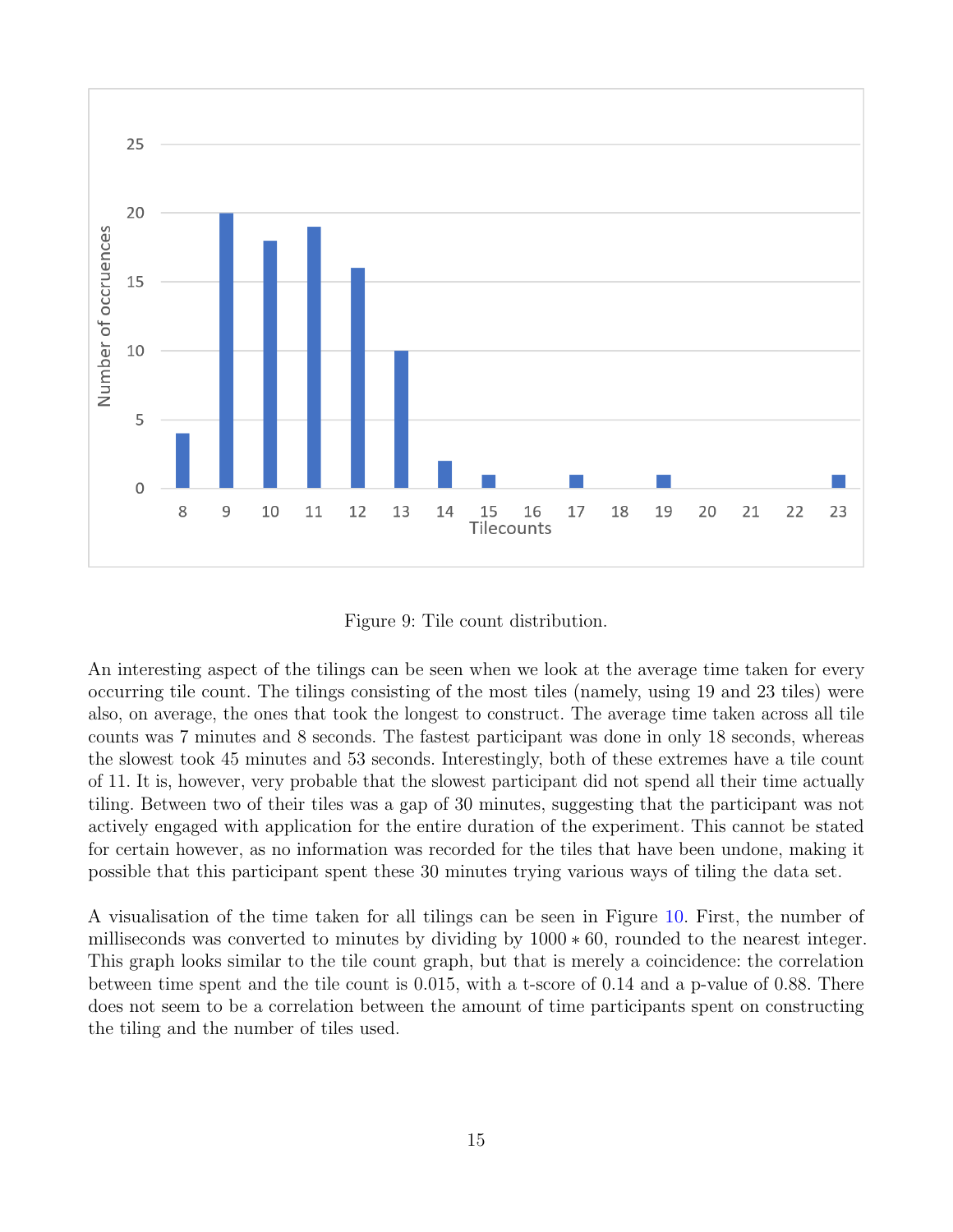

<span id="page-18-0"></span>Figure 10: Time taken distribution.

This can also be seen in Figure [11,](#page-19-0) which shows a scatter plot of the tile counts and the time taken (in minutes) of the participants. The dotted line is a trend line, which shows the correlation between the data. We can see that there is virtually no correlation between tile count and the time taken. This graph also shows that most participants use less than 15 minutes and less than 15 tiles.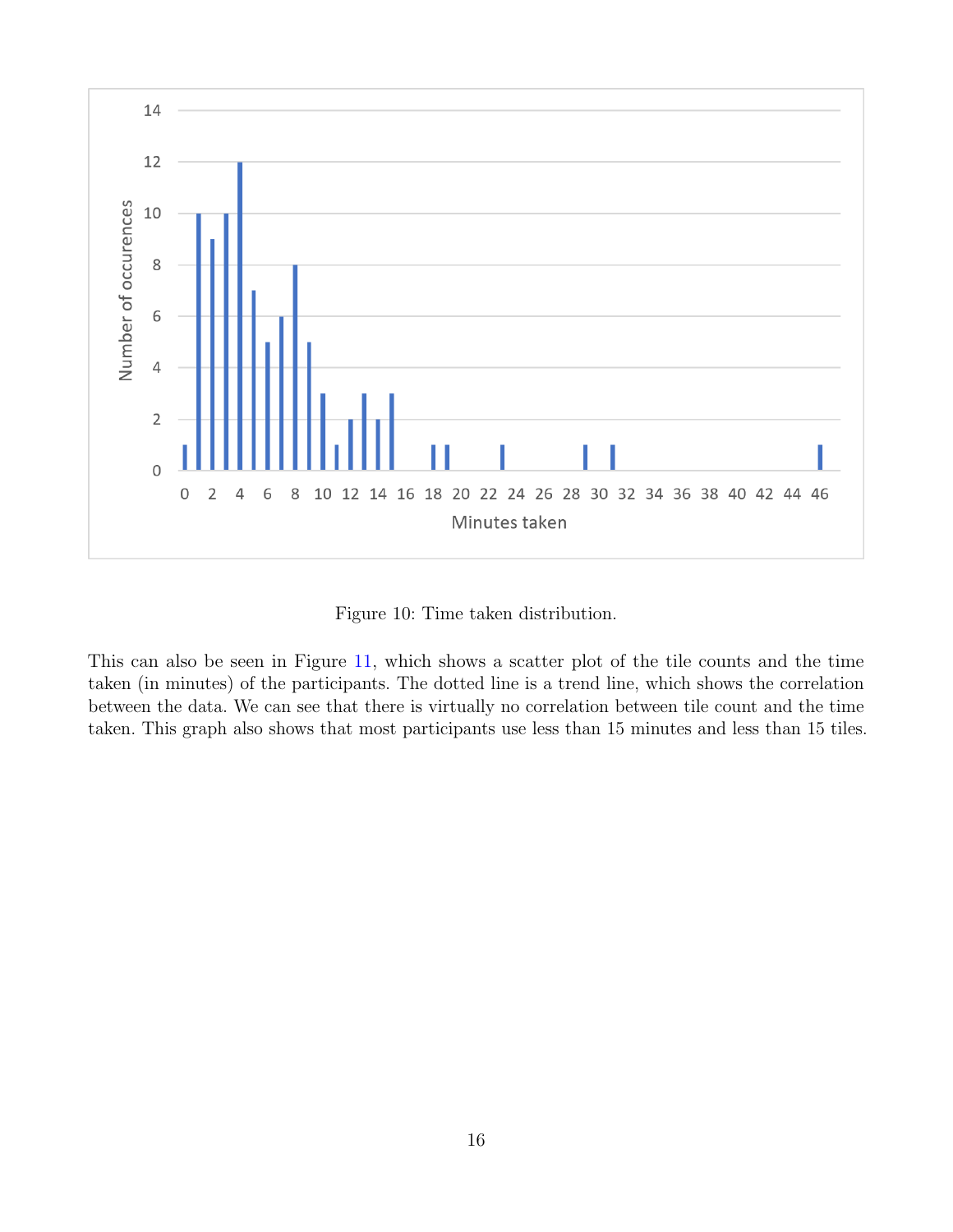

<span id="page-19-0"></span>Figure 11: Scatter plot of tile counts and time taken in minutes.

More data can be found in Tables [1,](#page-19-1) [2](#page-20-1) and [3.](#page-20-2) Table [1](#page-19-1) shows the differences between the various academic levels of the participants. It looks like the average tile count and the average time taken slightly decreases with higher education (but the upper two groups are quite small).

| Academic level       | Occurrences | Average time taken Average tile count<br>in minutes |       |
|----------------------|-------------|-----------------------------------------------------|-------|
| High school          | 4           | 16.55                                               | 13.50 |
| Vocational education | 5           | 5.20                                                | 11.40 |
| Bachelor's           | 25          | 7.57                                                | 10.96 |
| Master's             | 39          | 7.73                                                | 11.03 |
| Doctorate            | 20          | 4.05                                                | 10.50 |

<span id="page-19-1"></span>Table 1: Occurrences, average time taken and the average tile count for each academic level.

Table [2](#page-20-1) shows the differences in tiling statistics between the age groups. Here, it also seems like the older participants are, the better their tiling is on average. There were no participants of 60 years or older, so there is no data for this age group.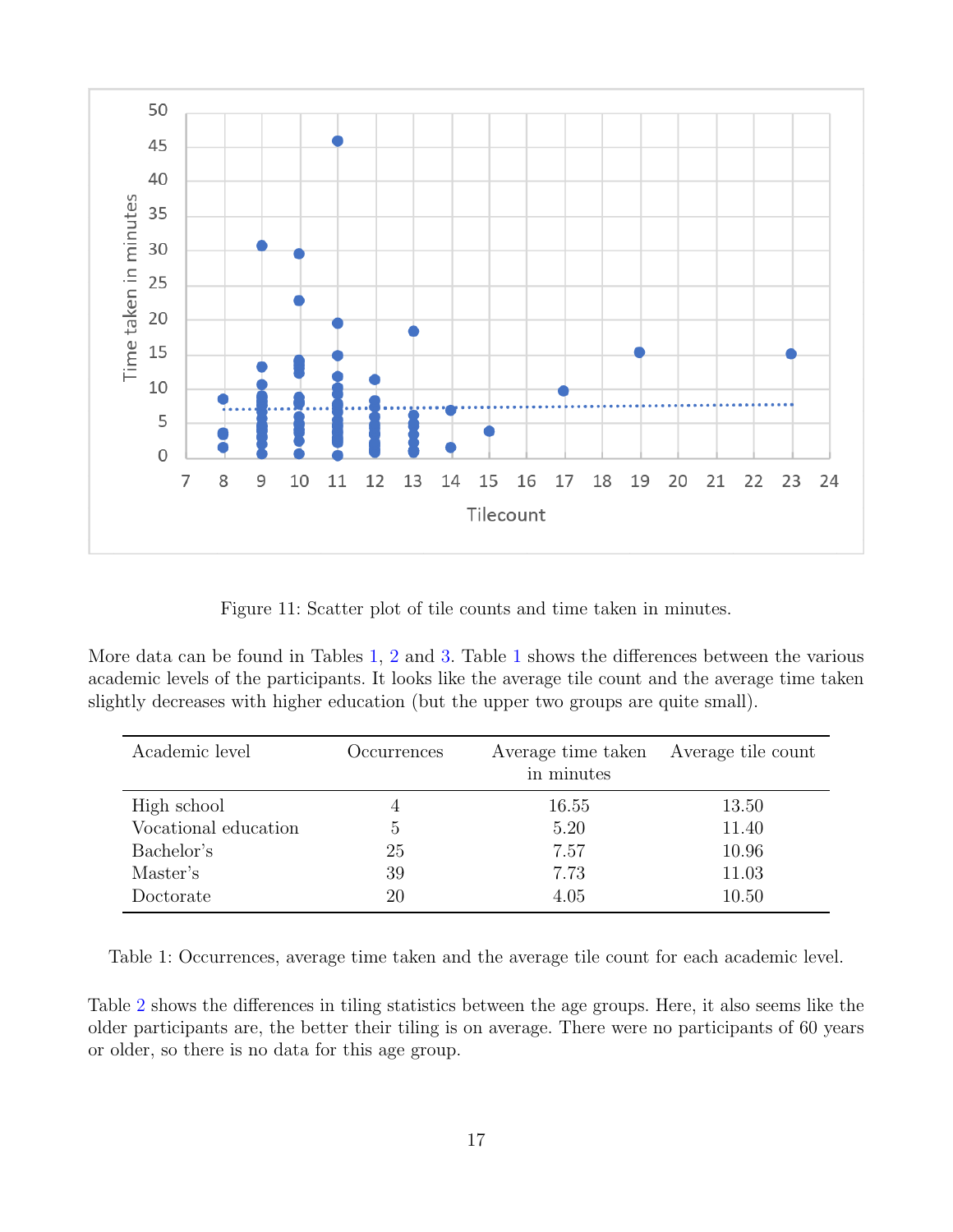| Age range | Occurrences | Average time taken Average tile count<br>in minutes |       |  |
|-----------|-------------|-----------------------------------------------------|-------|--|
| $12 - 25$ | 45          | 7.98                                                | 11.51 |  |
| 26-39     | 39          | 6.70                                                | 10.72 |  |
| $40 - 59$ | 9           | 4.84                                                | 9.89  |  |
| $60+$     |             |                                                     |       |  |

<span id="page-20-1"></span>Table 2: Occurrences, average time taken and the average tile count for different age groups.

Table [3](#page-20-2) shows the difference in tiling performance between participants with a Computer Science background, compared to participants without such a background. Participants with a CS background are actually significantly better (two-sample t-test, assuming unequal variances,  $p = 0.029$ ) than the participants without such a background. Their average is only (about) one tile better, and moreover, still one tile worse than taking the first suggestion every time. A single tile is relatively important however, as the data set is quite small, and the number of tiles is also small.

| CS background | Occurrences | Average time taken Average tile count<br>in minutes |       |  |  |
|---------------|-------------|-----------------------------------------------------|-------|--|--|
| No            | 60          | 7.58                                                | 11.37 |  |  |
| Yes           | 33          | 6.32                                                | 10.39 |  |  |

<span id="page-20-2"></span>Table 3: Occurrences, average time taken and the average tile count for people with and without a CS background.

#### <span id="page-20-0"></span>7.3 Discussion

It turns out that some of the participants were able to perform better at tiling than greedily using the 'best' suggestion by LTM. There are, however, some caveats. Only 4.3% of the participants managed to succeed in this goal. Also, it is improbable that this approach scales well, as human attention span becomes a limiting factor. Already for this small data set, the average time spent on tiling was more than 7 minutes. In combination with the fact that the average tiling was worse (about 11 tiles) than the greedy suggestions by LTM (9 tiles), it does not seem likely that for larger data sets, humans would perform well enough to justify the amount of time spent.

Some more data points would have been helpful in understanding and interpreting the results. It could be insightful to record for every tile in a tiling if it was a suggestion by LTM or not. That way, we might have been able to see how the suggestions were used, which is not generally possible now. Looking at a specific tiling, we might be able to reconstruct such information, but an in-depth look is not feasible for 93 participants. If we had such data, we could analyze if the number of suggestions the participant used correlates (positively, or negatively) with the total tile count.

Another limitation of this research is that we have only had the participants tile a single data set. Including more data sets might have enabled us in finding situations where the human-computer hybrid performs better or worse.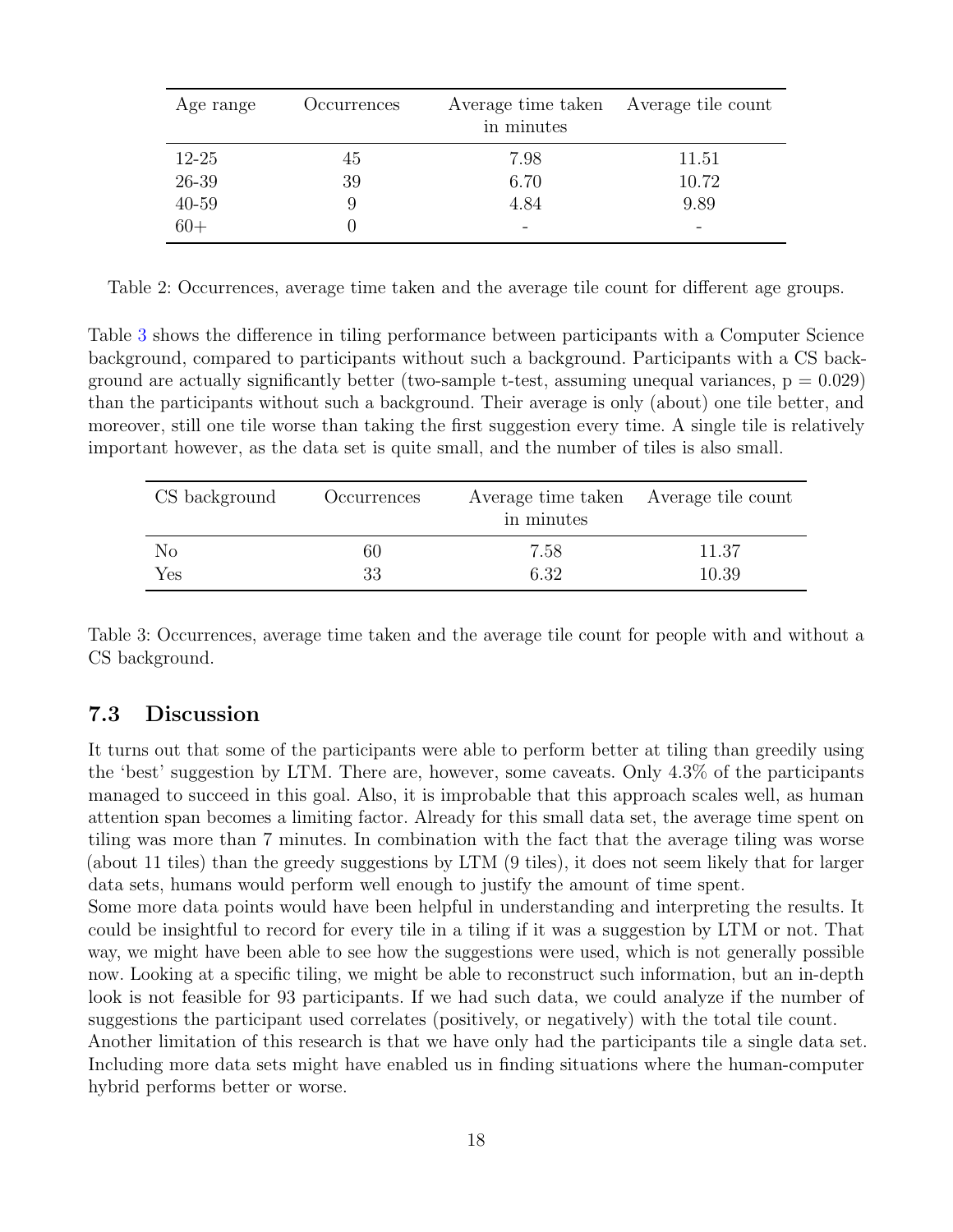## <span id="page-21-0"></span>8 Conclusions and Further Research

#### <span id="page-21-1"></span>8.1 Conclusion

In this thesis we have tried to determine if a human-computer hybrid can outperform the LTM tiling algorithm in completely tiling a data set. To research this question, a web application was built that allows users to construct a tiling. Furthermore, LTM was implemented and used to suggest tiles to the participant. It turns out that, yes, a human-computer hybrid approach can outperform LTM at tiling a binary data set. In our research, 4, 3% of the participants managed to construct a tiling for our test data set consisting of only 8 tiles, while iteratively using LTM's best suggestion results in 9 tiles. However, the average number of tiles used by the participants (11.02) is worse than only using LTM. Moreover, the average amount of time needed to complete these tilings surpassed 7 minutes, making it very unlikely that this approach will perform well in real world applications.

#### <span id="page-21-2"></span>8.2 Further Research

The results of our research open up some new questions. A natural follow-up research would be finding out whether this approach to tiling scales to larger data sets. We have only considered a fairly small (12 by 12) database, but any real world application would be very likely to involve vastly larger databases. As we essentially try to solve an  $\mathcal{NP}$ -hard problem, it would also be interesting to see if this method of human-computer cooperation could work well on other  $\mathcal{NP}$ -hard problems. Another possibility for further research concerns the suggestions made to the user. Right now, the suggested tiles of LTM are ranked by their added value  $val(T)$ . Finding a different heuristic that performs better when combined with a human data miner may be possible. Finally, it might be possible to increase the performance of the human participant by adding features to the user interface. A possible addition could be a way to automatically sort the data set, as it has been shown that spectral orderings might help humans to find good (combinatorial) tiles that are not immediately obvious [\[GMS04\]](#page-22-3).

## <span id="page-21-3"></span>9 Acknowledgements

I would like to thank my thesis supervisor Matthijs van Leeuwen, for his patience and advice. Also much gratitude to Lincen Yang for being the second reader of this thesis. Additionally, I would like to thank everybody that participated in the trial for my experiment, for finding errors that I did not see, and all 93 participants of the experiment for their time. Finally, I want to thank Jasper van Riet and Sander Ronde for their help with Angular and JavaScript in general, and Tess Remmerswaal for proofreading.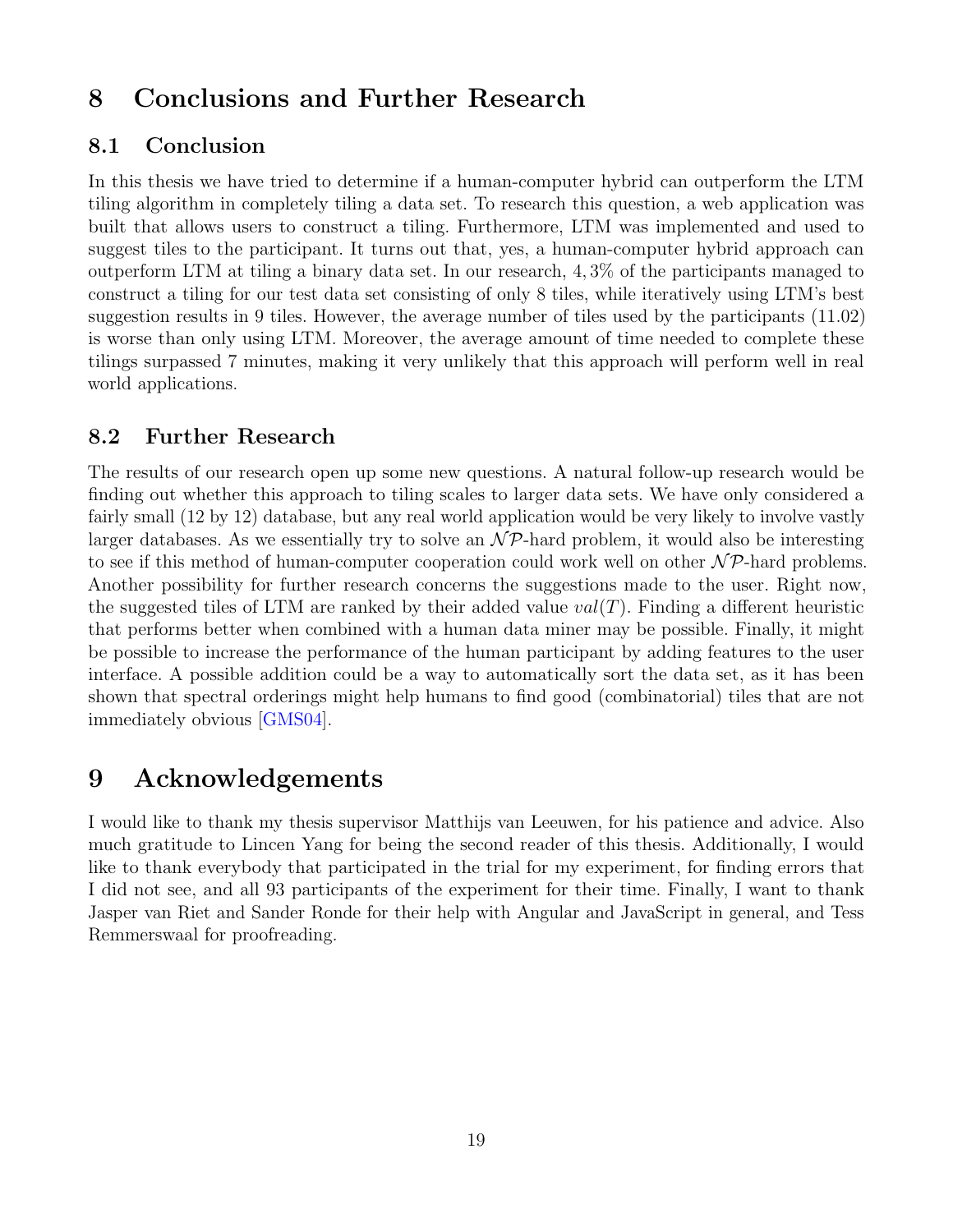## <span id="page-22-0"></span>References

- <span id="page-22-7"></span>[Dar21] DarkRiDDeR. js-table-cell-selector. GitHub, 2021. Publication Title: GitHub repository.
- <span id="page-22-5"></span>[DB11] Tijl De Bie. Maximum entropy models and subjective interestingness: an application to tiles in binary databases. Data Mining and Knowledge Discovery, 23(3):407–446, November 2011.
- <span id="page-22-1"></span>[GGM04] Floris Geerts, Bart Goethals, and Taneli Mielikäinen. Tiling Databases. In Einoshin Suzuki and Setsuo Arikawa, editors, Discovery Science, Lecture Notes in Computer Science, pages 278–289, Berlin, Heidelberg, 2004. Springer.
- <span id="page-22-3"></span>[GMS04] Aristides Gionis, Heikki Mannila, and Jouni K. Seppänen. Geometric and Combinatorial Tiles in 0–1 Data. In Jean-François Boulicaut, Floriana Esposito, Fosca Giannotti, and Dino Pedreschi, editors, Knowledge Discovery in Databases: PKDD 2004, Lecture Notes in Computer Science, pages 173–184, Berlin, Heidelberg, 2004. Springer.
- <span id="page-22-2"></span>[Hol13] Andreas Holzinger. Human-Computer Interaction and Knowledge Discovery (HCI-KDD): What Is the Benefit of Bringing Those Two Fields to Work Together? In Alfredo Cuzzocrea, Christian Kittl, Dimitris E. Simos, Edgar Weippl, and Lida Xu, editors, Availability, Reliability, and Security in Information Systems and HCI, Lecture Notes in Computer Science, pages 319–328, Berlin, Heidelberg, 2013. Springer.
- <span id="page-22-8"></span>[noa17] colors.css palette | ColorsWall.com, December 2017.
- <span id="page-22-6"></span>[QB11] Alexander J. Quinn and Benjamin B. Bederson. Human computation: a survey and taxonomy of a growing field. In Proceedings of the SIGCHI Conference on Human Factors in Computing Systems, CHI '11, pages 1403–1412, New York, NY, USA, May 2011. Association for Computing Machinery.
- <span id="page-22-4"></span>[TV12] Nikolaj Tatti and Jilles Vreeken. Discovering Descriptive Tile Trees. In Peter A. Flach, Tijl De Bie, and Nello Cristianini, editors, Machine Learning and Knowledge Discovery in Databases, Lecture Notes in Computer Science, pages 9–24, Berlin, Heidelberg, 2012. Springer.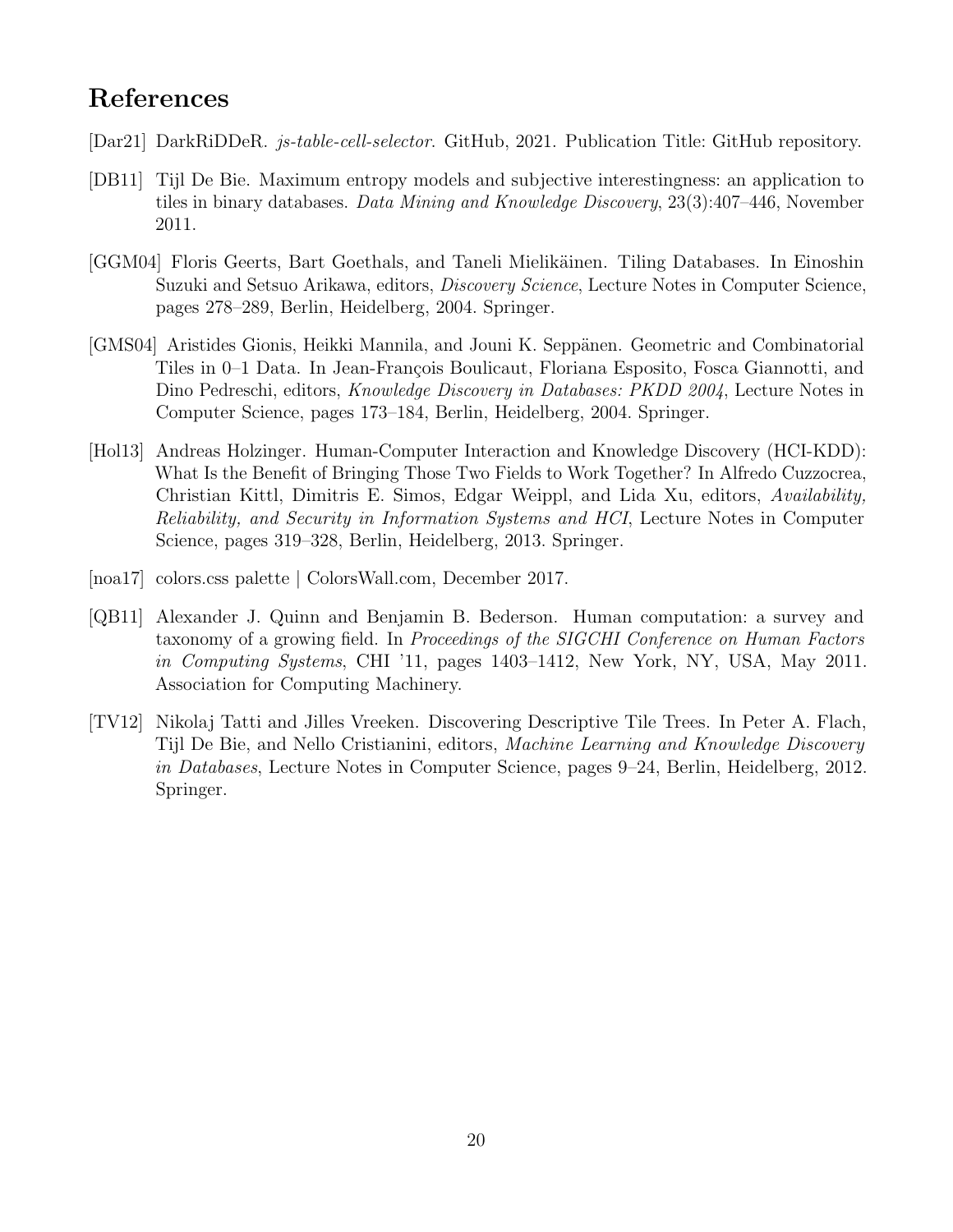# Appendices

# <span id="page-23-1"></span><span id="page-23-0"></span>A Web Application

### **Introduction**

Thank you for participating in our study on tiling binary (0/1) datasets!

Please participate only once; if you have already participated you are welcome to play around at tiling-scriptie.web.app/playground. If you are viewing this page on a mobile device, please switch to a computer or laptop, as this app has not been designed for mobile devices. We will ask you spend 5-10 minutes to play a game that will be explained on the next pages. Before we continue, please answer the following questions.

What is the highest education level you have enjoyed (not necessarily completed)?

O High School or equivalent

O MBO (vocational education) or equivalent

O Bachelor's or equivalent

O Master's or equivalent

O Doctorate or equivalent

Do you have a background in Computer Science?  $\overline{\bigcirc}$  Yes  $\bigcirc$  No

What age group are you in?  $\bigcirc$  12-25  $\bigcirc$  26-39  $\bigcirc$  40-59  $\bigcirc$  60+

<span id="page-23-2"></span>

Figure 12: Landing page with short survey.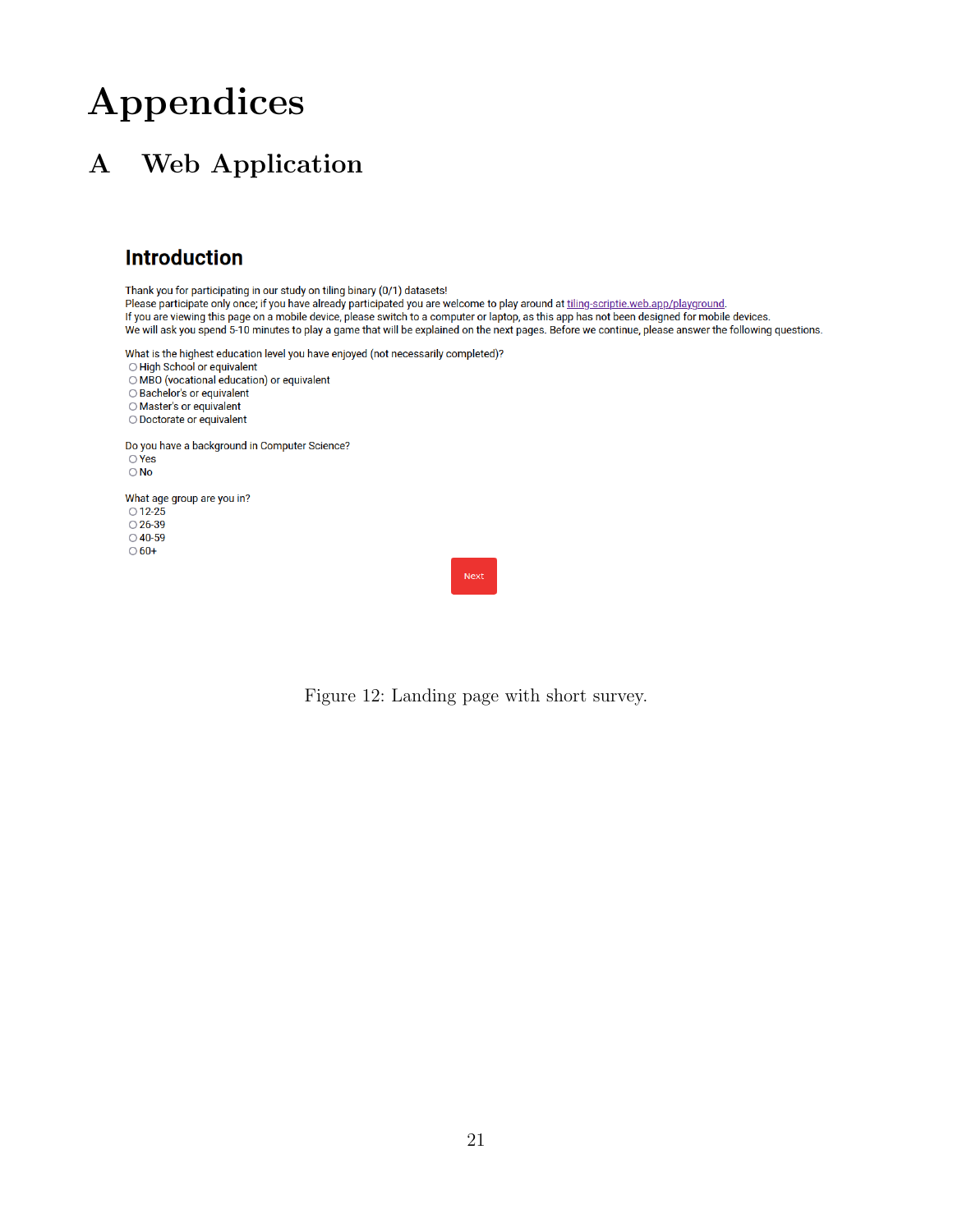#### **Tiles**

Initially, you will see a table with white and black cells (representing a matrix with 1s and 0s, respectively). Your goal is to colorize all white cells.<br>At the start it will look like this:



In each step you can select a rectangle of white cells. This is done by clicking on a cell and dragging the mouse across the table.



We call such a rectangle, containing only white cells, a tile. You can add a tile by clicking the following 'Add tile' button.



The tile will then be colorized:



To finish tiling this particular example, we need to add an additional tile covering the remaining white cells:



And we're done!<br>The order of the rows and columns does not matter, so we can shuffle them around to find tiles! Use the arrow icons near the table to swap rows and columns For example, we first swap these rows:





And finally, we have a nice (contigious, completely white) tile to add:



This tile stays a tile, even when we swap the rows and columns again.



For every tile you add, you gain points. Tiles that cover more white cells are worth more points, so try to find the largest tiles! The game ends when all white cells have been covered by a tile.

<span id="page-24-0"></span>Figure 13: First part of the tutorial, explaining how to add tiles.